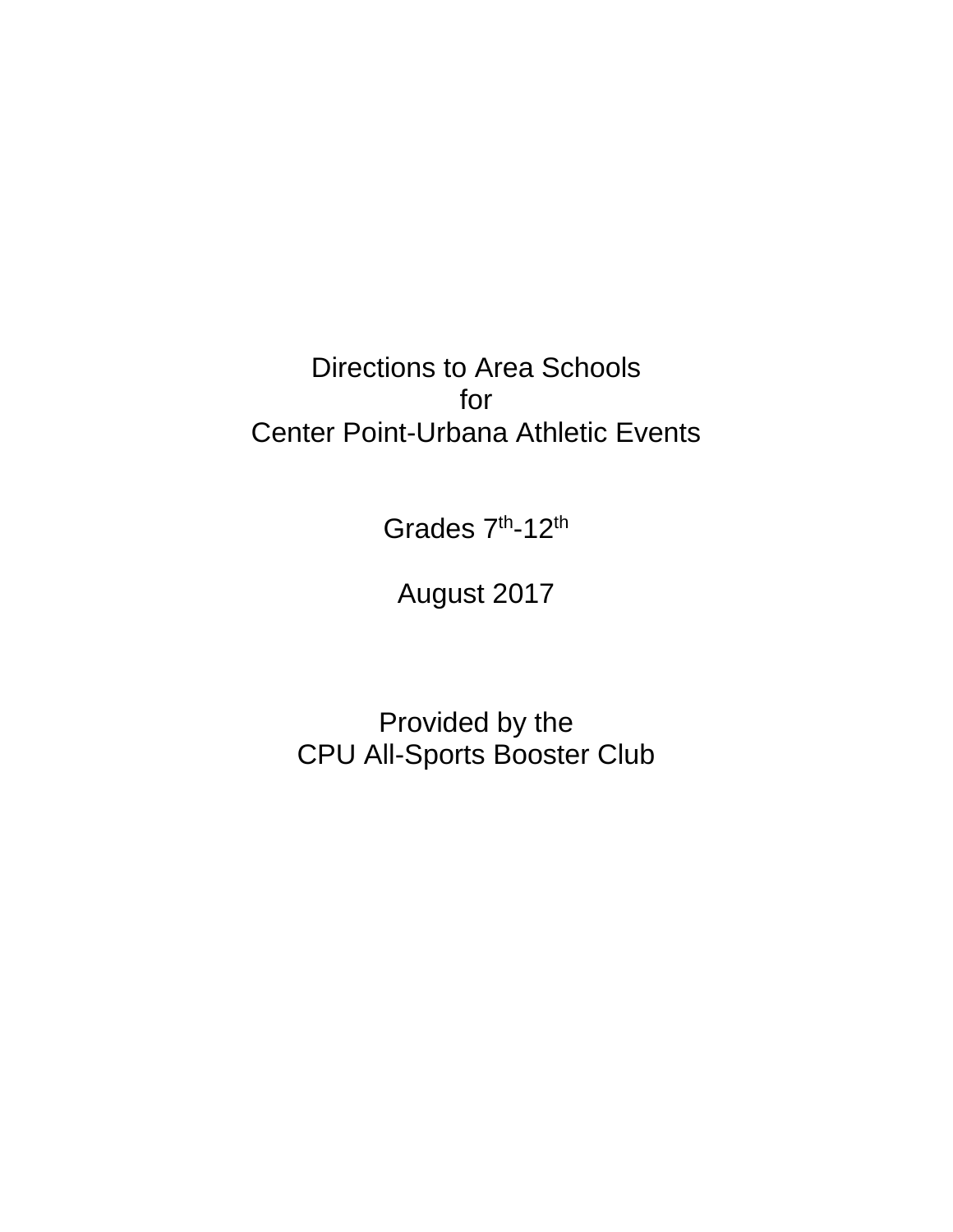The purpose of the CPU All-Sports Booster Club of Center Point-Urbana Community School is to promote the interests of the interscholastic athletic Program at CPU Middle and High School

- 1. by underwriting the cost of those expenses of the extra-curricular program which the school by-law is restricted from paying.
- 2. by sponsoring various money raising projects for the purpose of raising revenue to carry on the program of the association.
- 3. by providing assistance to school officials in the conduct of various interscholastic athletic programs and activities.

This booklet provides directions for finding various locations for the  $7<sup>th</sup>$  through 12<sup>th</sup> grade activities. These directions provide one of several possible routes for each location. If you find any errors in these directions, or have any suggestions for improving this booklet, please contact a member of the CPU Booster Club. We do plan to periodically update this booklet, adding directions to additional locations. We hope to see you there supporting our young people! (Distance in miles and drive times are approximate from CPUHS)

The Center Point Urbana All-Sports Booster Club

## **Alburnett**

131 Roosevelt Street 19 minutes

- Take Central City Hwy (E16) towards Central City
- Turn right on Alburnett Rd
- Continue on N. Main Ave
- Turn right at Roosevelt St

## **Anamosa at Fawn Creek (Golf)**

19887 130th St

- 40 minutes
- Take I-380 or Center Point Rd south towards Cedar Rapids
- Turn left on County Home Road
- Turn right at Hwy 13
- Turn left at US 151 N
- Continue on 151 N
- Turn right at 130th St.

#### **Anamosa at Wapsipinicon State Park (Golf)**

21301 County Rd E34

- Take I-380 or Center Point Rd south towards Cedar Rapids
- Turn left on County Home Rd continue until Fairview
- At Fairview turn left unto CR-E34/Fairview Rd
- Follow into Anamosa, State Park will on the right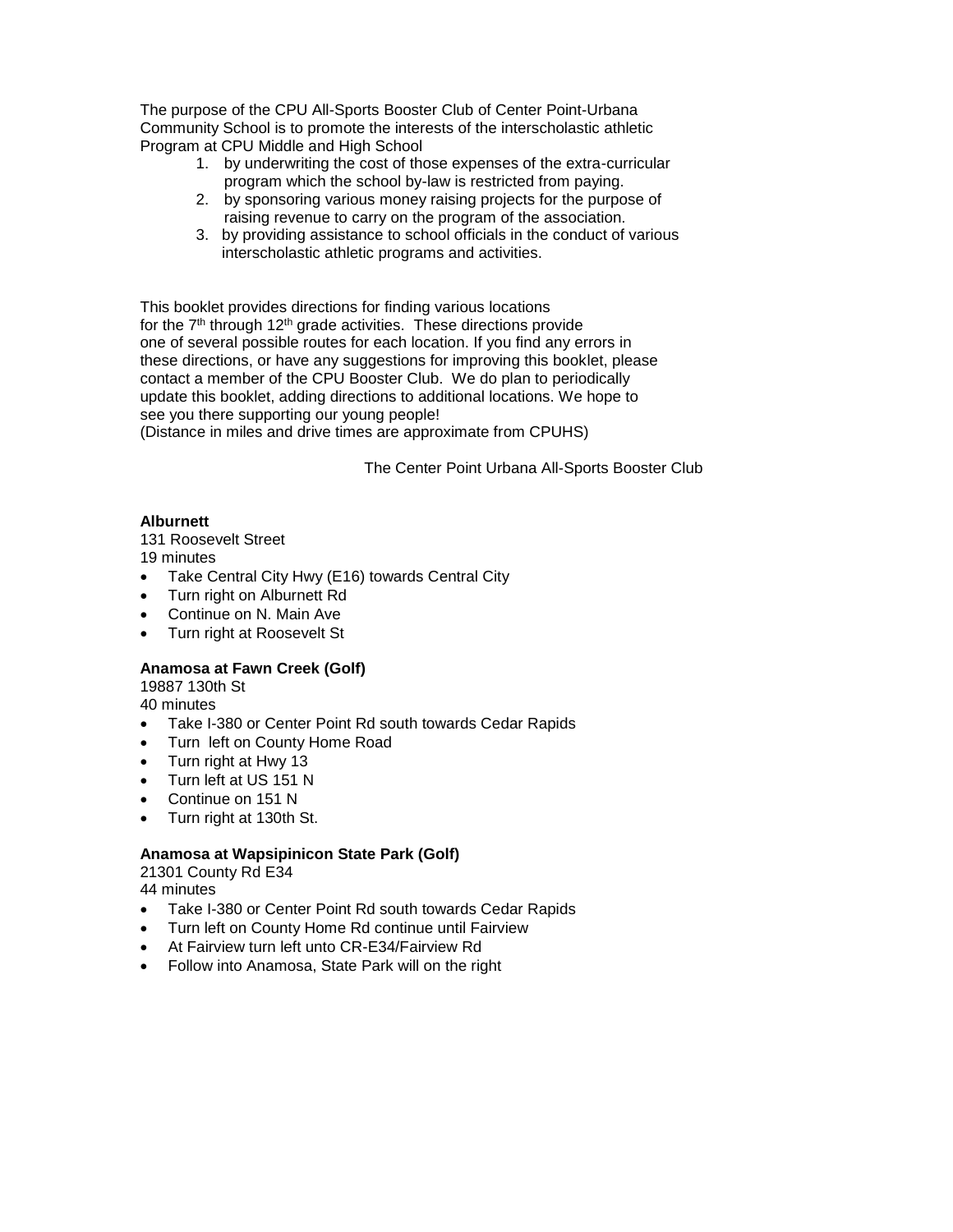#### **Anamosa-Lawrence Center (Middle School Wrestling)**

600 East Main St.

45 minutes

- Take I-380 or Center Point Rd south towards Cedar Rapids
- Turn left at County Home Rd
- **Continue on CR-F34/Fairview Rd**
- Turn left at CR-E34
- Continue on Elm St.
- Turn right at CR-E28/W. Main St.
- Lawrence is will be on the other side of town

#### **Anamosa High School (Volleyball, Basketball)**

209 Sadie St.

47 minutes

- Take I-380 or Center Point Rd south towards Cedar Rapids
- Turn left at County Home Rd
- Continue on CR-E34/Fairview Rd
- Turn left at CR-E34
- Continue on Elm St.
- Turn right at CR-E28/W. Main St.
- Slight left at Old Dubuque Rd
- Turn right at Maquoketa St.
- Turn left at Sadie St.

#### **Anamosa Middle School**

410 Old Dubuque Road

47 minutes

- Take I-380 or Center Point Rd south towards Cedar Rapids
- Turn left at County Home Rd
- Continue on CR-E34/Fairview Rd
- Turn left at CR-E34
- Continue on Elm St.
- Turn right at CR-E28/W. Main St.
- Slight left at Old Dubuque Rd
- Stay on Old Dubuque Road and it is on the left

#### **Anamosa-Strawberry Hill Elementary**

203 Hamilton

46 minutes

- Take I-380 or Center Point Rd south towards Cedar Rapids
- Turn left at County Home Rd
- Turn right at IA-13 S
- Turn left at Dubuque Rd/US 151 N
- Continue to follow US 151 N
- Take exit 54 for IA-64/CR-E28 toward Anamosa/Maquoketa
- Turn left at IA-64
- Turn right at Hamilton St.

## **Anamosa (Track, Softball, Baseball, Football, Soccer)**

45 minutes - FB Field is located at 404 Walworth Ave.

- Take I-380 or Center Point Rd south towards Cedar Rapids
- Turn left at County Home Road
- Continue on E34/Fairview Rd
- Turn left at CR-E34
- Turn right at Upper Park Road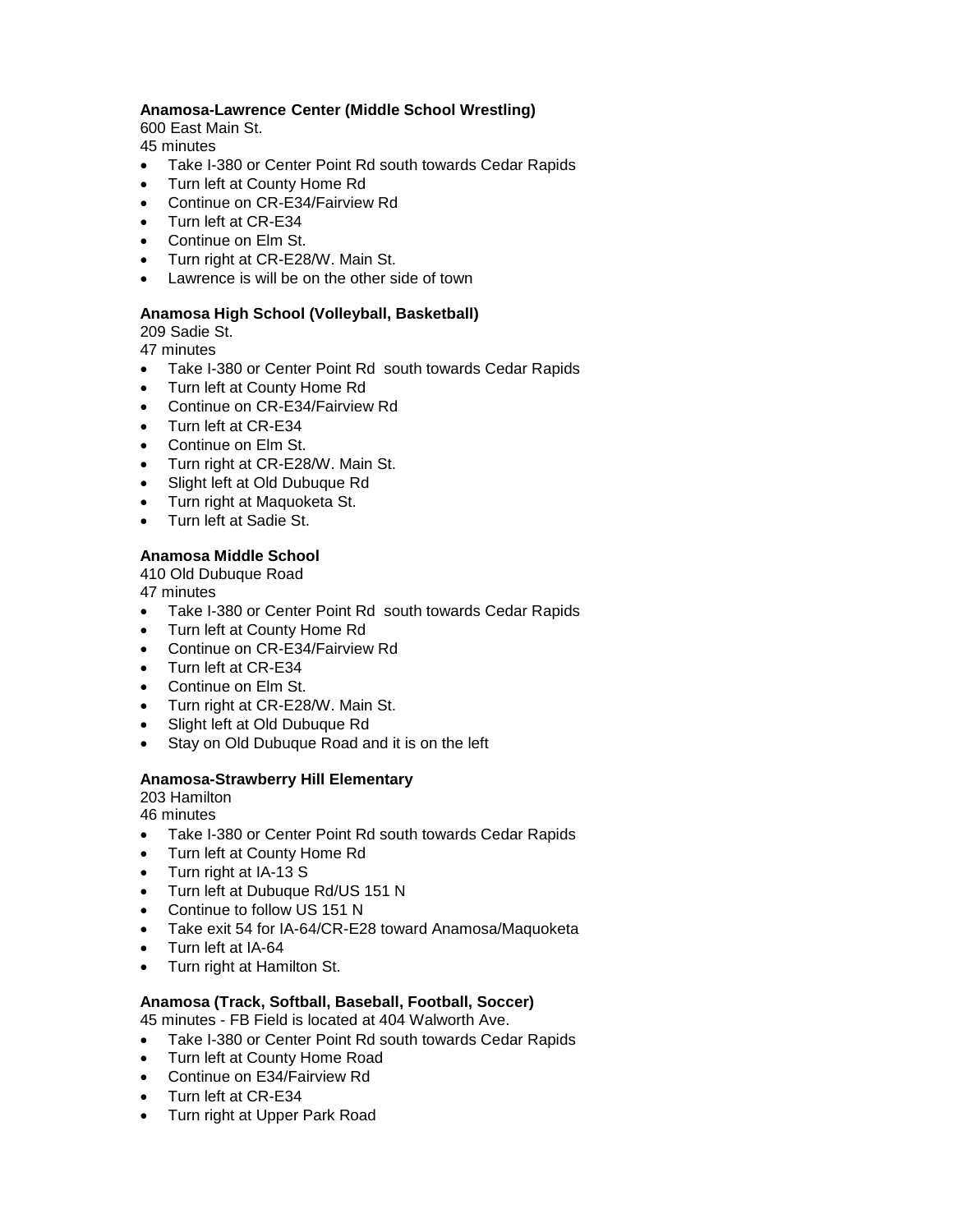## **Assumption (See Davenport Assumption)**

## **Benton Community at Atkins**

217 4th Ave

- 35 minutes
- Take Franklin St heading west until it becomes Lewis Access Rd
- Continue on CR-W36/ Lewis Bottoms Rd towards Palo
- Turn right at Blairs Ferry Rd
- Turn right at CR-E36/Shellsburg Rd and continue on E36
- Turn left on 32<sup>nd</sup> Ave/CR-W26
- Turn left at CR-E44
- $\bullet$  Turn left at  $4<sup>th</sup>$  Ave

## **Benton Community at Keystone**

280 4th ST.

52 minutes

- Take Franklin St heading west until it becomes Lewis Access Rd
- Continue on CR-W36/ Lewis Bottoms Rd towards Palo
- Turn right at Blairs Ferry Rd
- Turn right at CR-E36/Shellsburg Rd and continue on E36
- Turn left on 32<sup>nd</sup> Ave/CR-W26
- Turn right at CR-E44 towards Newhall
- Go straight across US-218
- Continue on CR-E44
- Turn left at CR-V42
- $\bullet$  Turn left at  $4<sup>th</sup>$  St.

## **Benton Community at Norway**

100 School Dr.

52 minutes

- Take Franklin St heading west until it becomes Lewis Access Rd
- Continue on CR-W36/ Lewis Bottoms Rd heading towards Palo
- Turn right at Blairs Ferry Rd
- Turn right at CR-E36/Shellsburg Rd and continue on E36
- Turn left on 32<sup>nd</sup> Ave/CR-W26
- Turn right on Hwy 30
- Turn left on W24
- Turn right at Carver St
- Turn left at Harper St.
- Turn right at School Dr.

#### **Benton Community at Van Horne (Football, Volleyball, Track, Softball, Baseball)**

400 1st Street

- Take Franklin St heading west until it becomes Lewis Access Rd
- Continue on CR-W36/ Lewis Bottoms Rd heading towards Palo
- Turn right at Blairs Ferry Rd
- Turn right at CR-E36/Shellsburg Rd and continue on E36
- Turn left on 32<sup>nd</sup> Ave/CR-W26
- Turn right at CR-E44 towards Newhall
- Go straight across US-218
- Continue on CR-E44
- $\bullet$  Turn right on 1<sup>st</sup> St.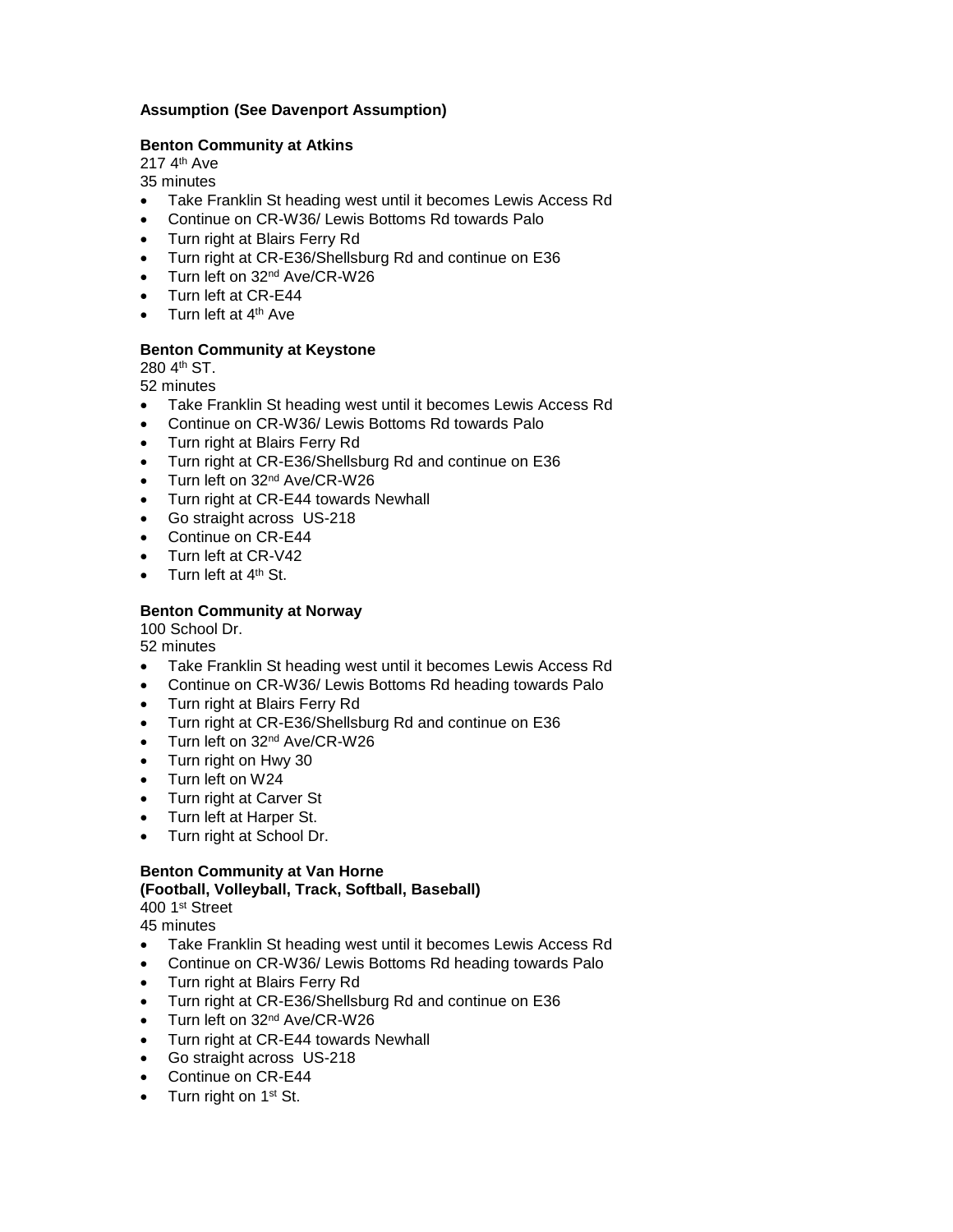## **Camanche High School**

937 9th Ave

2 hours

- Take I-380 through Cedar Rapids
- Take Hwy 30 East
- Merge onto US-30 E/US-61 via the ramp to Clinton/Davenport
- Merge onto US -30 via the ramp to Clinton
- Turn right at Anamosa Rd
- $\bullet$  Turn left at 21<sup>st</sup> St./44<sup>th</sup> Ave S.
- $\bullet$  Continue to 9<sup>th</sup> Ave

## **Cascade JR-SR High School and Football Field**

505 Johnson St. NW

1 hour and 10 minutes

- Take Central City Hwy (E16) towards Central City
- Continue on E16 through Central City
- At "T" turn left towards Prairieburg
- Turn right on E16 towards Monticello
- Turn left on Bus Hwy-151 S. Main St.
- Right on E Oak St, Left to merge on Hwy-151 N
- Take exit 75 for IA-136 toward Cascade/Dyersville
- Turn right at IA 136 which is Johnson St.

## **Cross Country**

- Continue on Hwy 151 N
- Turn right at Fairway Rd/Fillmore Rd
- Meet at Fillmore Golf Course

## **Cedar Rapids-Jefferson**

1243 20th St. SW

27 minutes

- Take I-380 south towards Cedar Rapids
- Take exit 19B for 1<sup>st</sup> Ave W.
- Turn right at US -151-BR
- Turn left at 10<sup>th</sup> Ave SW
- Sharp right at Chandler St SW
- Turn left at 20<sup>th</sup> SW

## **Cedar Rapids-Kennedy**

4545 Wenig Rd NE

22 minutes

- Take I-380 south towards Cedar Rapids
- Take exit 24 for  $42<sup>nd</sup>$  St
- $\bullet$  Turn right toward 42<sup>nd</sup> St NE
- Turn right at Wenig Rd NE

# **Cedar Rapids-Prairie**

401 7th Ave SW

- Take I-380 south towards Cedar Rapids
- Take airport exit and turn right
- $\bullet$  Take right at  $6<sup>th</sup>$  St.
- $\bullet$  Take right at 76<sup>th</sup> St.
- Take right at Prairie High School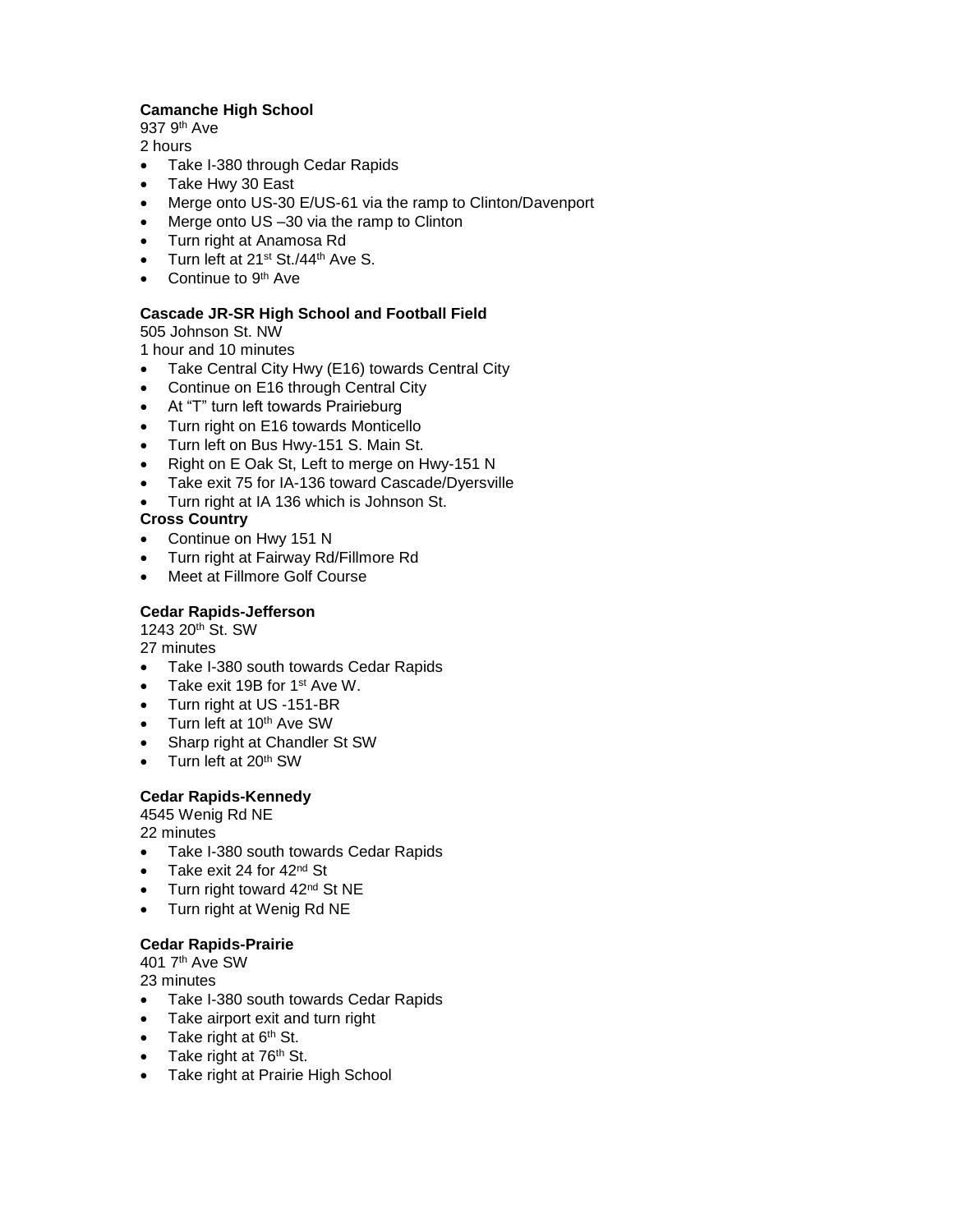## **Cedar Rapids-Washington**

2205 Forest Drive SE

28 minutes

- Take I-380 south towards Cedar Rapids
- Take exit 22 for Glass Rd-32<sup>nd</sup> St toward Coldstream-29<sup>th</sup> St
- Turn left at 32<sup>nd</sup> St NE/Glass Rd NE
- Continue to follow 32<sup>nd</sup> NE
- Turn right at 1<sup>st</sup> Ave NE/1<sup>st</sup> Ave SE/US151-BR
- Turn left at Thompson Dr SE
- Turn right at Forest Dr SE

## **Central City**

400 Barber Street

23 minutes

- Take Central City Hwy (E16) towards Central City
- Turn left on Hwy 13
- Turn right at Barber St. (one block past bridge)

## **Central Clinton (see DeWitt)**

## **Clear Creek-Amana High School**

511 W. Marengo Rd, Tiffin 44 minutes

- Take I-380 south through Cedar Rapids
- Take exit OB to merge onto I-80 towards Des Moines
- Take exit 237 toward Tiffin
- Turn right at Ireland Ave NW
- Turn left at Grant St.
- Turn left at W. Marengo Rd/ US6

# **Clear Creek-Amana Middle School**

311 W. Marengo Rd, Tiffin

44 minutes

- Take I-380 south through Cedar Rapids
- Take exit OB to merge onto I-80 towards Des Moines
- Take exit 237 toward Tiffin
- Turn right at Ireland Ave NW
- Turn left at Grant St.
- Turn left at W. Marengo Rd/ US6

# **Cornell-Indoor Track**

- Take I-380 or Center Point Rd south towards Cedar Rapids
- Turn left at County Home Road
- Turn right on Hwy 13
- Turn left on Mt. Vernon Road (E48) 4 way stop
- As you enter Mt. Vernon the indoor track will be on the left just past the football field.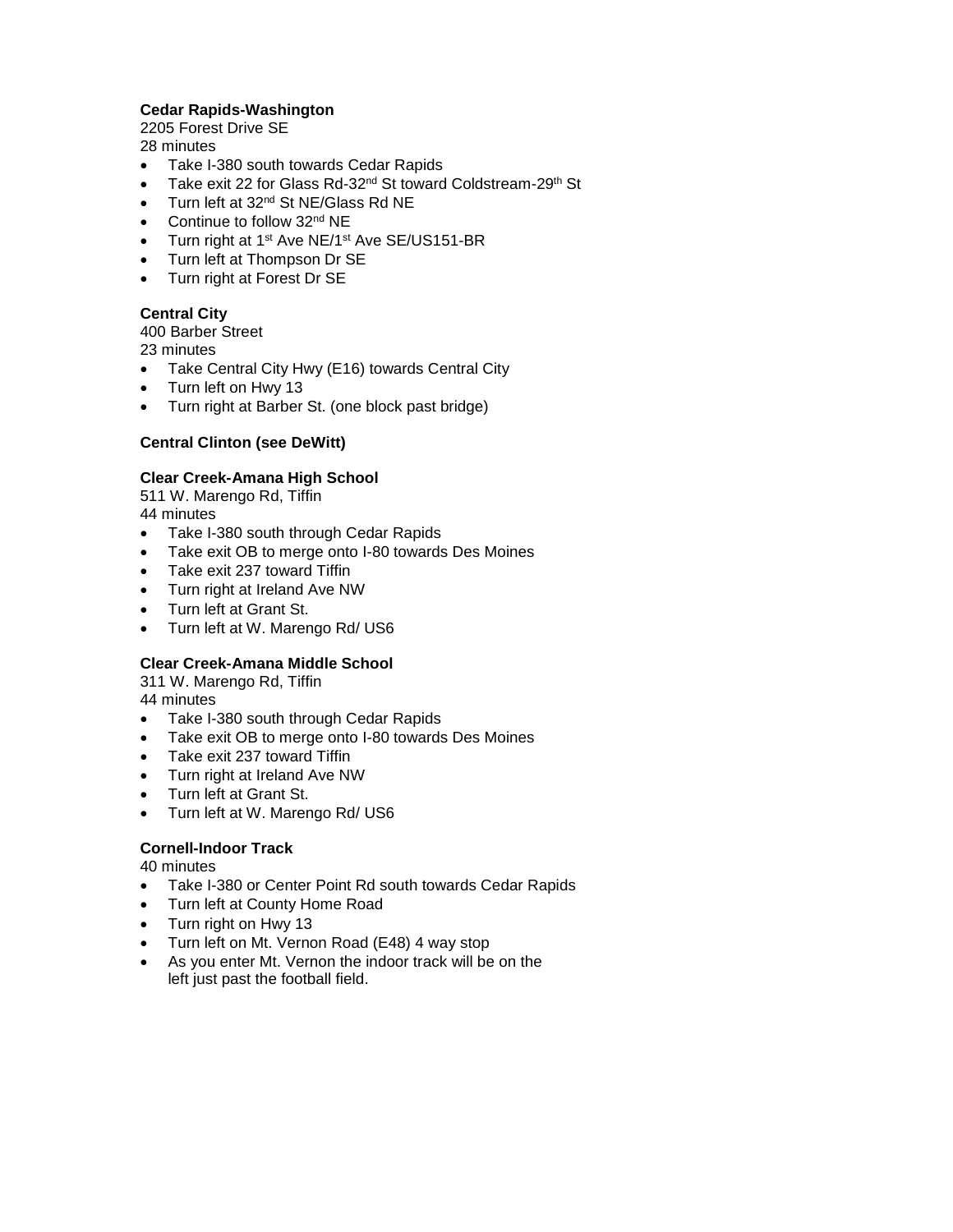## **Davenport Assumption**

Brady Street Stadium 3600 Brady Street Davenport, IA 52807 1 Hour 33 Minutes

- Turn left(south) on to I-380
- Take exit 0A to merge onto I-80 E toward lowa City
- Go 56 miles to Davenport
- Take exit 295A for US-61 S toward Brady St.
- Continue on U.S. 61 Business to your destination (Be careful as Brady St. is four lane and won't get you to the stadium from the north.)
- Turn left onto E Kimberly Rd
- Turn right onto E 36th St
- The stadium is on the left

## **DeWitt (Central Clinton) High School**

425 East 11th St

1 hour and 40 minutes

- Take I-380 South towards Cedar Rapids
- Take exit 16 to merge onto Hwy 30-towards Mt. Vernon
- Continue on Hwy 30 it becomes 11<sup>th</sup> St in Dewitt
- Stay on 11<sup>th</sup> through town, the school is on the right

## **DeWitt (Central Clinton) Middle School**

1010 4th Ave East

1 hour and 40 minutes

- Take I-380 South towards Cedar Rapids
- Take exit 16 to merge onto Hwy 30-towards Mt. Vernon
- Continue on Hwy 30 it becomes 11<sup>th</sup> St in Dewitt
- Continue on 11sth St./245<sup>th</sup> St
- $\bullet$  Turn right at 4<sup>th</sup> Ave East FB/Soccer at same location

## **Don Bosco High School**

405 16th Ave Gilbertville 33 minutes

- Take I-380 North towards Waterloo
- Take exit 62 towards Gilbertville
- Turn left at D38/Poyner Road
- Continue on D38/Poyner Road as it turns into 5<sup>th</sup> St.
- Turn left off 5<sup>th</sup> onto 16<sup>th</sup> Ave
- **Baseball and Softball stay on 5th**
- $\bullet$  Turn left on 20<sup>th</sup> Ave the diamonds are on the left

## **Drake University**

2507 University Ave, Des Moines

2 hours and 19 minutes

- Take I-380 South towards Cedar Rapids
- Take exit OB to merge onto I-80 W to Des Moines
- Take exit 137A on the left to merge onto I235 toward D.M
- Take the Cottage Grove Exit
- $\bullet$  Turn right at 22<sup>nd</sup> St
- Turn left at University Ave
- Gyms are on the North edge of the Campus on Forest (Forest runs parallel to the University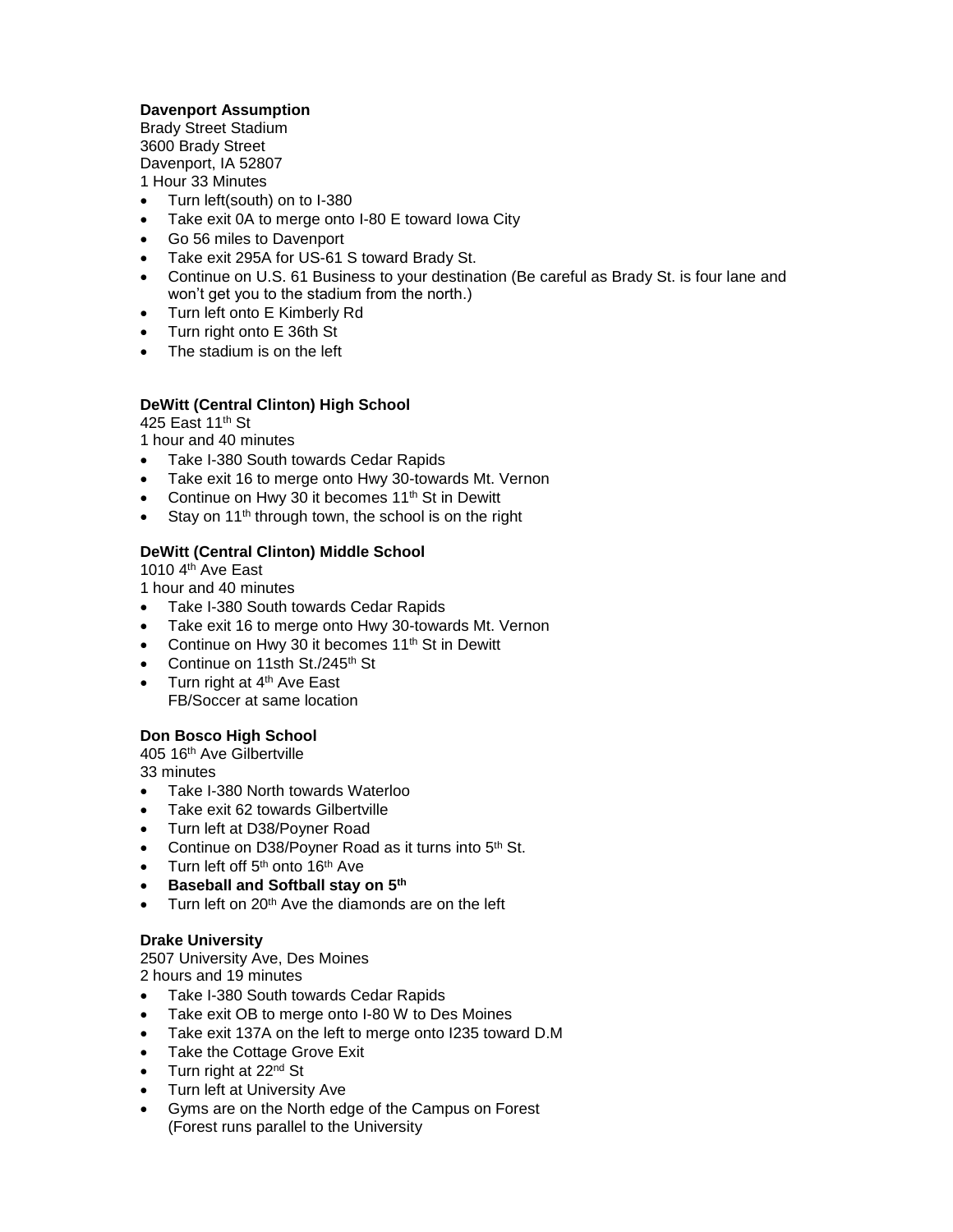## **Dubuque Whalert**

1 hour 30 min Whalert plays football on Loras College At the Rock Bowl 1450 Alta Vista St.

- Take Central City Highway (E16) towards Central City
- Turn left Hwy 13 to Hwy 20
- Turn **left** onto University Ave.
- Turn **left** onto Alta Vista St.

#### **Dunkerton JR/SR High School**

509 S. Canfield St. Dunkerton 43 minutes

- Take I-380 North
- Take exit 65 to merge onto US-20 E towards Dubuque
- Take exit 240 for CR-V51 toward Dunkerton
- Turn left at S. Canfield Rd/CR-V51
- Continue on S. Canfield to school

## **Dyersville-Beckman**

1325 9th St. SE

69 minutes

- Take Central City Hwy (E16) towards Central City
- Turn left on Hwy 13
- Turn right to merge onto Hwy 20
- Take exit 294 for IA-136 towards Dyersville/Cascade
- Turn left onto IA-136/9th St. SE The high school is ½ block on your right (football next to it) For **baseball and softball** most games are played at City Park Travel on I-136/9th St. SE-follow signs to **Janes Park-baseball Westside Park-Softball** FB/Soccer at same location

#### **Dyersville-Beckman Cross Country**

 Follow the above directions to Exit 294. Go past the water tower and Turn right on 2<sup>nd</sup> Ave SE. Take 2<sup>nd</sup> Ave SE out of town 1 mile to Rolling Knolls Golf Course on your left.

#### **East Marshall High School (Football)**

201 North Franklin Le Grand, IA 50142 79.74 miles/1 hour 29 minutes

- Take I-380 south toward Cedar Rapids.
- Merge onto US-30W via Exit 16 toward Tama.
- Travel on US-30 for 58.1 miles
- Take the LeGrand Exit
- Turn left and the football field is on the left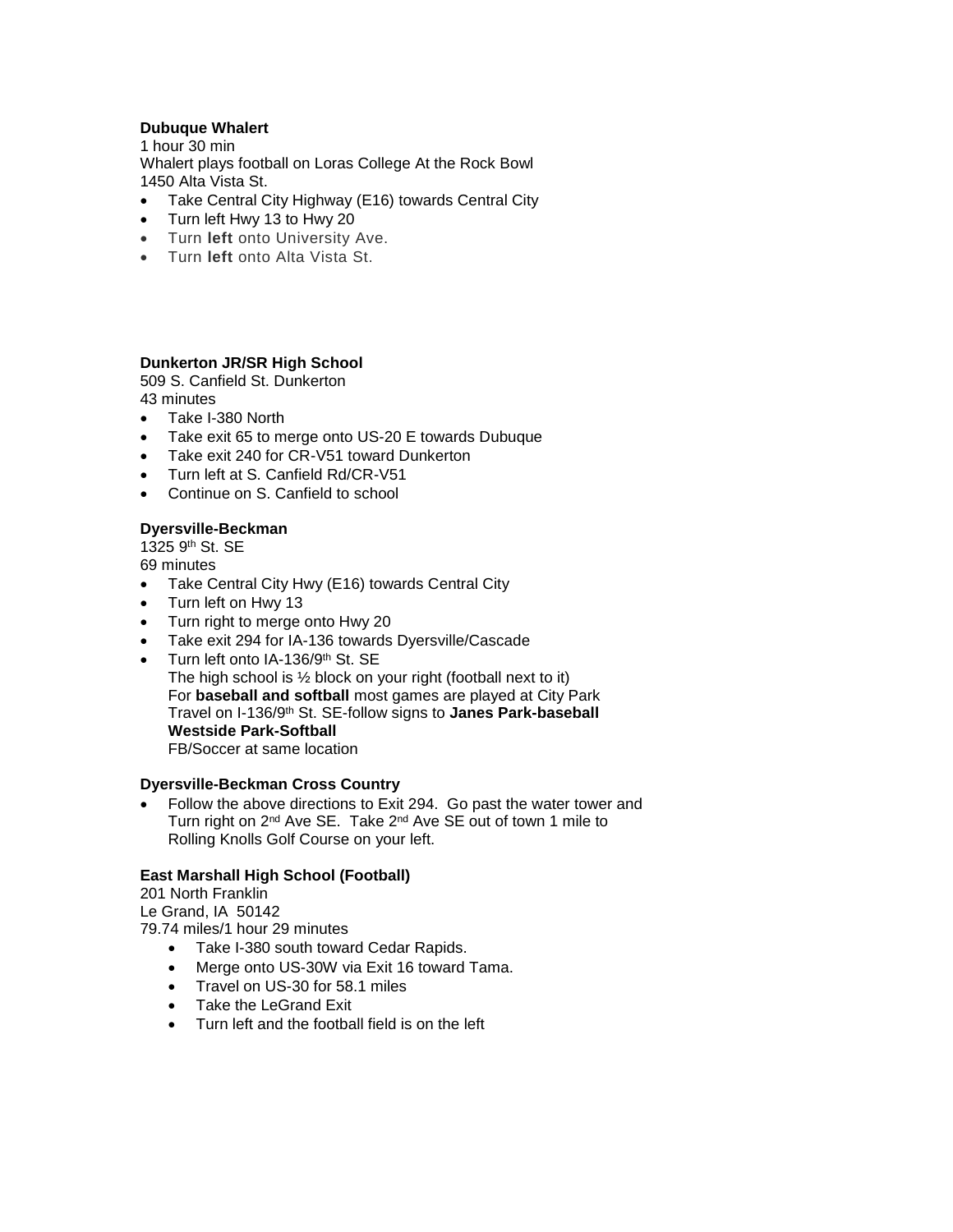## **Ed-Co**

403 W. Union St. Edgewood 1 hour and 16 minutes

# **(Basketball, Volleyball, Football, Baseball)**

- Take Central City Hwy (E16) towards Central City
- Turn left on Hwy 13
- Continue on Hwy 13
- Take a sharp right on Hwy 3
- School is on the west edge of town

## **Colesburg-Softball and Wrestling**

- Continue on Hwy 3 through Edgewood
- School is located in the northeast corner of town

## **Hudson-All activities are held at middle school**

(Basketball, Football, Track) 136 S. Washington St. 50 minutes

- Take I-380 north to Waterloo
- Take exit US-20 West towards Waterloo
- Take exit 227 for US-63/Sergeant Rd towards Hudson
- Turn left at Sergeant Rd/US-63 S
- Turn right at Woods St.
- Turn right at S. Washington St.

#### **Baseball, Softball, Soccer**

- Turn left (east) on W. Schrock Rd off US-63 S
- East  $\frac{1}{2}$  mile, left (north) into sports complex

#### **Independence High School (Baseball and Softball behind the HS)** 700 20th Ave SW

- Take I-380 North
- Take exit 43 for IA-150 towards Independence/Vinton
- Turn right at IA-150
- Turn left(west) onto Highway 20
- Go two miles and take Exit 252
- Go right onto Iowa Avenue
- Iowa Avenue turns into 20<sup>th</sup> Avenue SW
- The school is on the right (east)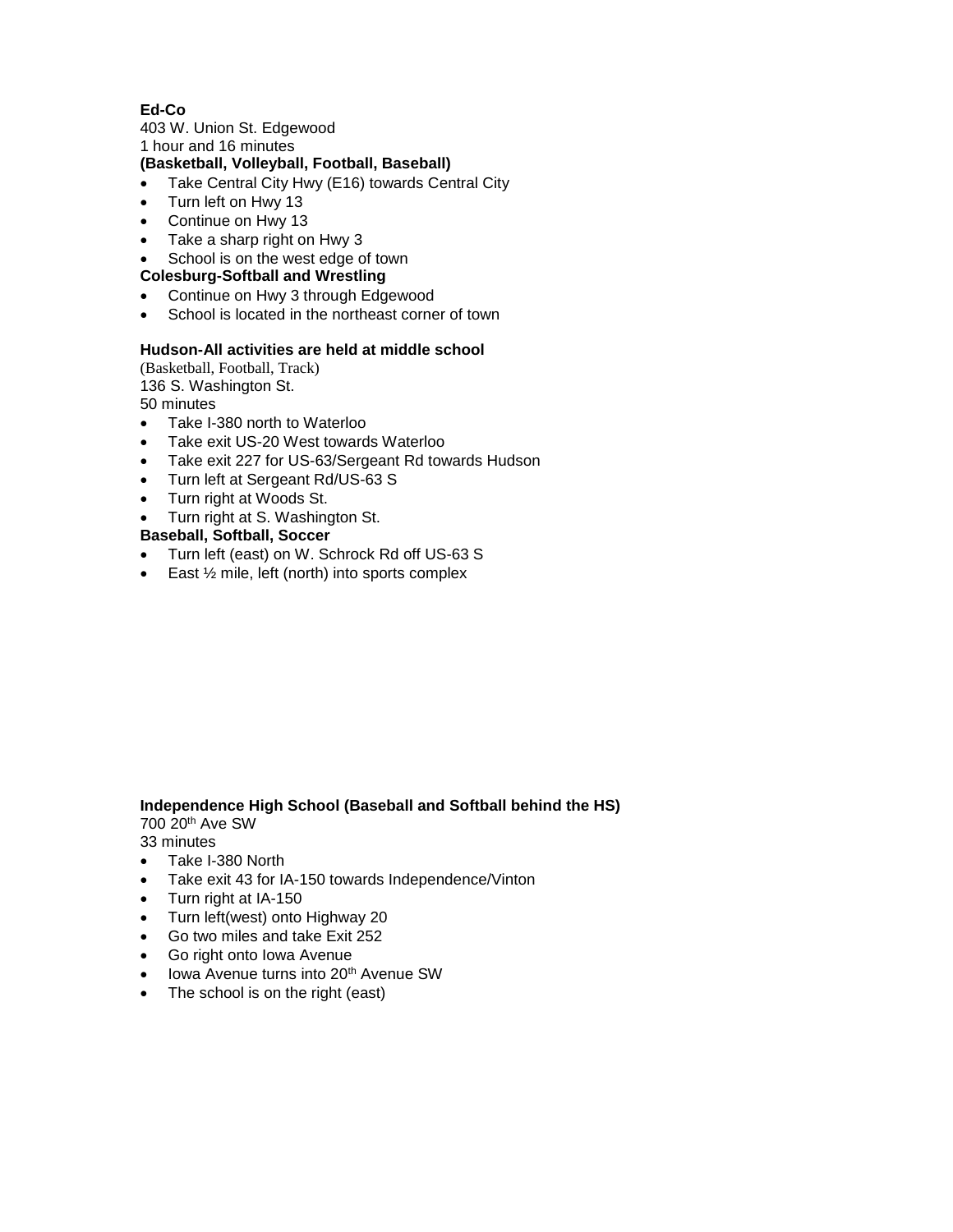## **Independence Middle School (Track and football)**

1301 1st St. West

35 minutes

- Take I-380 North
- Take exit 43 for IA-150 towards Independence/Vinton
- Turn right at IA-150
- Hwy 150 becomes 3rd Ave SE
- $\bullet$  Stay on 3<sup>rd</sup> Ave until it intersect with 1<sup>st</sup> St
- $\bullet$  Turn left onto 1<sup>st</sup> St
- School will be on the left

## **Iowa Valley**

359 E. Hilton St. Marengo

71 minutes

- Take I-380 South
- Take exit 16 to merge onto US-151
- Take exit 248 for US-151
- Turn left at US-151 and continue south
- Turn right onto Hwy 6
- Turn right at Eastern Ave
- Turn left at E Hilton St

# **Jesup High School**

531 Prospect St.

41 minutes

- Take I-380 North
- Take exit 55 for CR-V56 towards Jesup
- Turn right at CR-V56
- Turn left at 220<sup>th</sup> St./CR-D22
- $\bullet$  Turn right at  $6<sup>th</sup>$  St.
- Turn left at Prospect St.

# **Cross Country Jesup Golf Course**

- Continue pass High School
- Turn left on N. Street
- Golf course will be on the left

## **Kingston Stadium**

707 15th St. SW Cedar Rapids 25 minutes

- Take I-380 South to Cedar Rapids
- Take exit 19B for 1<sup>st</sup> Ave W
- Turn right at 1<sup>st</sup> Ave NW/1<sup>st</sup> Ave SW/US-151
- $\bullet$  Turn left at  $6<sup>th</sup>$  St. SW
- Turn right at 15<sup>th</sup> Ave SW

# **Linn Mar**

3333 N. 10th St Marion 24 minutes

- Take I-380 or Center Point Road south the Cedar Rapids
- Turn left on County Home Road
- $\bullet$  Turn right on 10<sup>th</sup> St.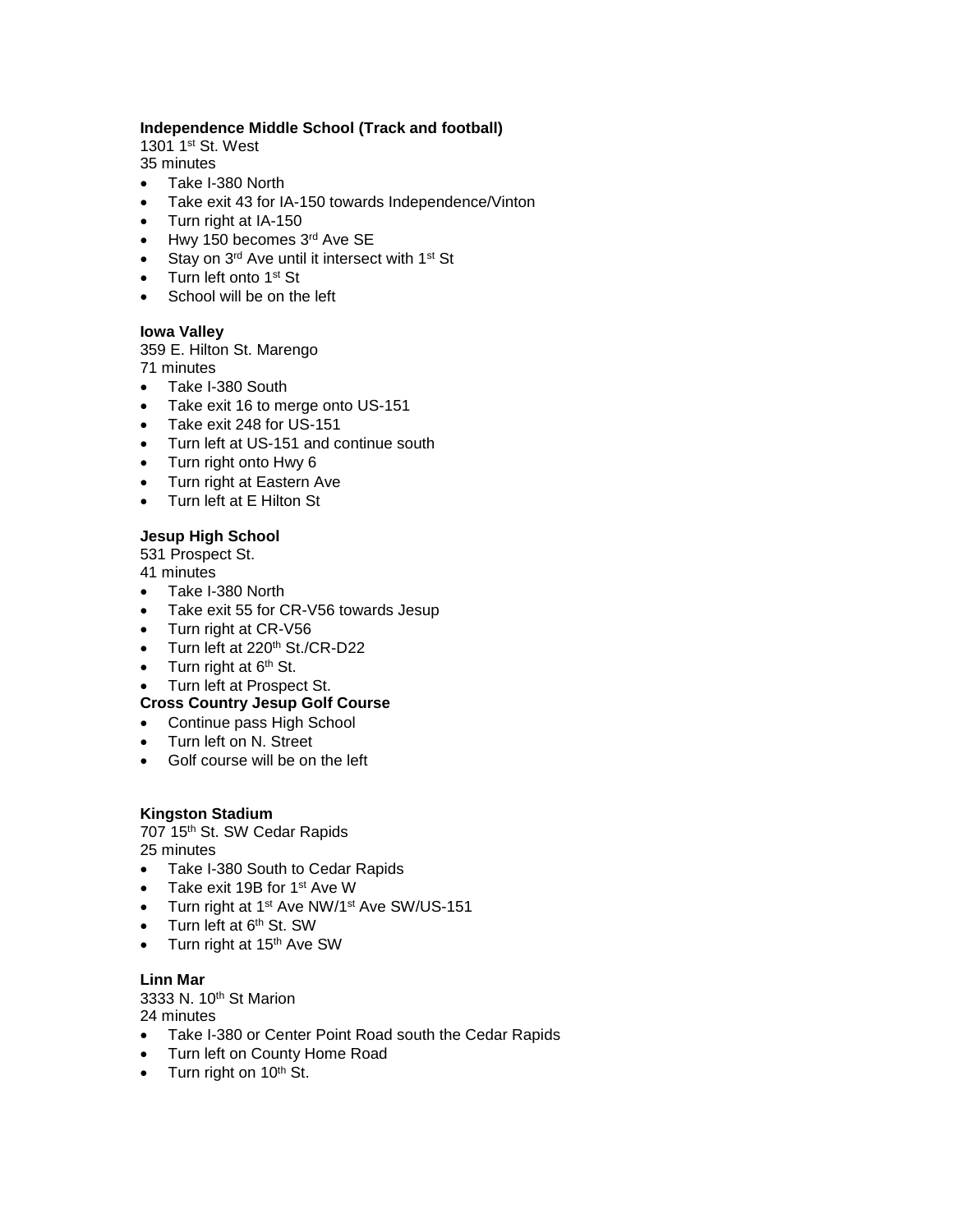## **Lisbon**

235 West School St.

43 minutes

- Take I-380 through Cedar Rapids
- Take Hwy 30 East towards Mt. Vernon
- Turn left at S. Washington St
- Turn left at W. South St
- Turn left at S. Jefferson St.
- S. Jefferson St. turns left and becomes W. School St.

## **Maquoketa High School**

600 Washington St. Maquoketa

1 hour and 37 minutes

- Take I-380 or Center Point Road south towards Cedar Rapids
- Turn left on County Home Road
- Turn right on Hwy 13
- Turn left on US-151
- Take exit 54 for IA-64/CR-E28 toward Anamosa/Maquoketa
- Turn right at IA-64
- Turn right at 33rd St./W Summit St (immediately after Maquoketa stone sign)
- Turn right at S. Vermont St
- Turn left at Washington St **Football**
- Stay on 33<sup>rd</sup> St/W. Summit St
- The field is on West Summit St. near the water tower

## **Maquoketa Middle School**

200 East Locust, Maquoketa 1 hour and 38 minutes

- Take I-380 or Center Point Road south towards Cedar Rapids
- Turn left on County Home Road
- Turn right on Hwy 13
- Turn left on US-151
- Take exit 54 for IA-64/CR-E28 toward Anamosa/Maquoketa
- Turn right at IA-64
- Stay on IA-64
- Turn right at S. Main St.
- Turn left at E. Locust St.

## **Maquoketa Country Club-Cross Country**

17961 33rd St.

1 hour and 33 minutes

- Take I-380 or Center Point Road south towards Cedar Rapids
- Turn left on County Home Road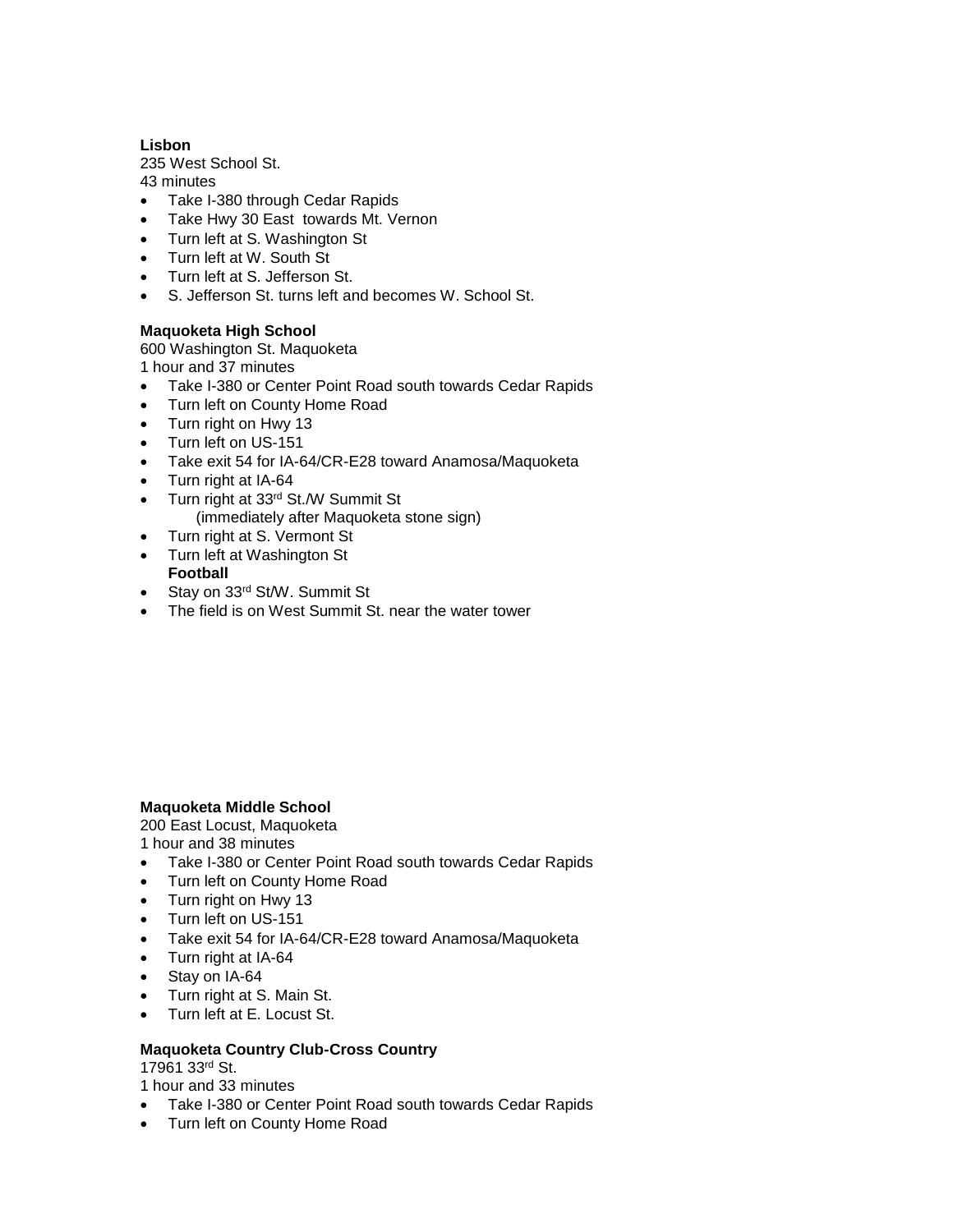- Turn right on Hwy 13
- Turn left on US-151
- Take exit 54 for IA-64/CR-E28 toward Anamosa/Maquoketa
- Turn right at IA-64
- Turn left to stay on IA-64
- Turn right at 33<sup>rd</sup> St./W Summit St

## **Maquoketa Valley**

210 South St. Delhi 63 minutes

- Take Central City Hwy (E16) towards Central City
- Turn left on Hwy 13
- Turn right at County Rd D47
- Turn left at CR-X31
- Turn right at Gay St.
- $\bullet$  Turn right at  $5<sup>th</sup>$  St
- Turn left at South St
- The football field and track are behind the school
- The softball diamond is south of the grade school on the corner of  $3<sup>rd</sup>$  and South St.

## **Marion Football Field and Track for MS and HS**

101 3rd Ave.

31 minutes

- Take I-380 towards Cedar Rapids
- Turn left at Blairs Ferry Road
- Go to Thomas Park
- The field/track is behind Thomas Park

# **Marion High School**

675 S. 15<sup>th</sup> St.

31 minutes

- Take I-380 or Center Point Rd south towards Cedar Rapids
- Turn left at County Home Road
- Turn right at Alburnett Rd
- Slight left at Central Ave
- $\bullet$  Turn right at 10<sup>th</sup> St.
- Turn left at 7<sup>th</sup> Ave
- Turn right at S. 15<sup>th</sup> St.

# **Vernon Middle School (Marion)**

1301 5<sup>th</sup> Ave Marion

28 minutes

- Take I-380 or Center Point Rd south towards Cedar Rapids
- Turn left at County Home Road
- Turn right at Alburnett Rd
- Slight left at Central Ave
- $\bullet$  Turn right at 10<sup>th</sup> St.
- Turn left at 7<sup>th</sup> Ave/US-151
- $\bullet$  Turn right at 13<sup>th</sup> St

# **MFL Mar Mac**

700 South Page St. Monona 2 hours and 9 minutes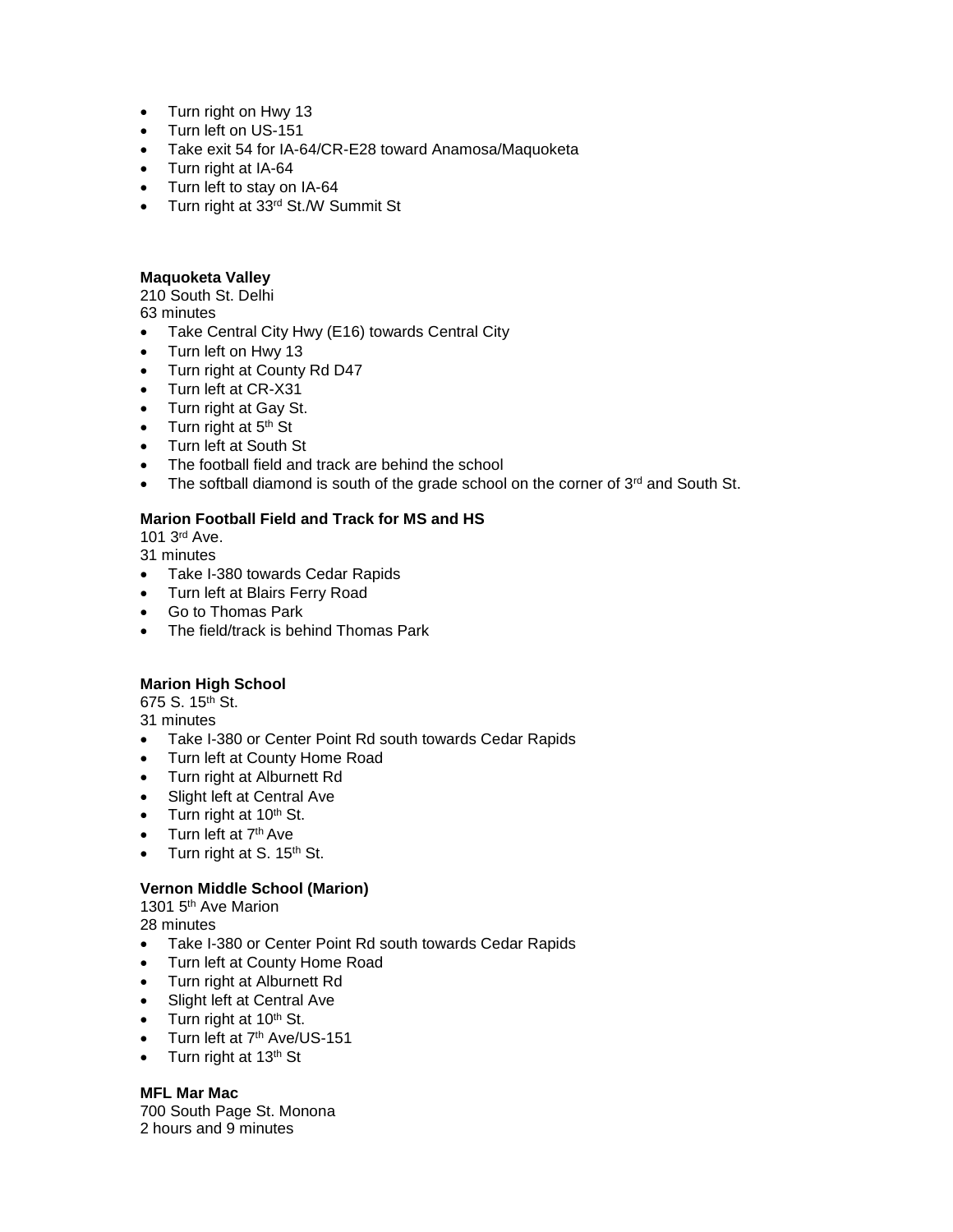- Take Central City Hwy (E16) towards Central City
- Turn left at Hwy 13
- Continue on Hwy 13 through Manchester/Strawberry Pt.
- Turn left at US-52
- Turn left at US-18/US-52
- Turn right at CR-X26
- Turn left at 125<sup>th</sup> St/W Spruce St
- Turn right at S. Page St

#### **Monticello-Middle School and Football Field**

217 South Maple St

45 minutes

- Take Central City Hwy (E16) towards Central City
- Continue on E16 through Central City
- At "T" turn left towards Prairieburg
- Turn right on E16 towards Monticello
- Turn left on Hwy 151
- **Middle School**
- Turn left on East Washington St. to S. Maple St.
- Turn right on S. Maple St. to front of the bldg.
- Parking for the school is located on the NW corner
- The **Football Field** is on the south end of town
- As you enter Monticello on Hwy 151
- Turn left on South Cedar
- The field is between S. Cedar and Main St. just north of the park & swimming pool. Parking is on S. Cedar

## **Monticello High School**

850 Oak St

57 minutes

- Take Central City Hwy (E16) towards Central City
- Continue on E16 through Central City
- At "T" turn left towards Prairieburg
- Turn right on E16 towards Monticello
- Turn left on Hwy 151
- Turn right at IA-38/E Oak St.

# **Monticello-Cross Country @ Pictured Rock Park**

55 minutes

- Take Central City Hwy (E16) towards Central City
- Continue on E16 through Central City
- At "T" turn left towards Prairieburg
- Turn right on E16 towards Monticello
- Turn right on Hwy 151 (business)
- About 1-2 miles look for signs to Camp Courageous or Pictured Rock
- $\bullet$  Turn left (190<sup>th</sup> St.) and follow the road for about 5 miles

## **Mt. Vernon High School**

731 palisades Rd. **Mt. Vernon Middle School** 525 Palisades Rd. 39 minutes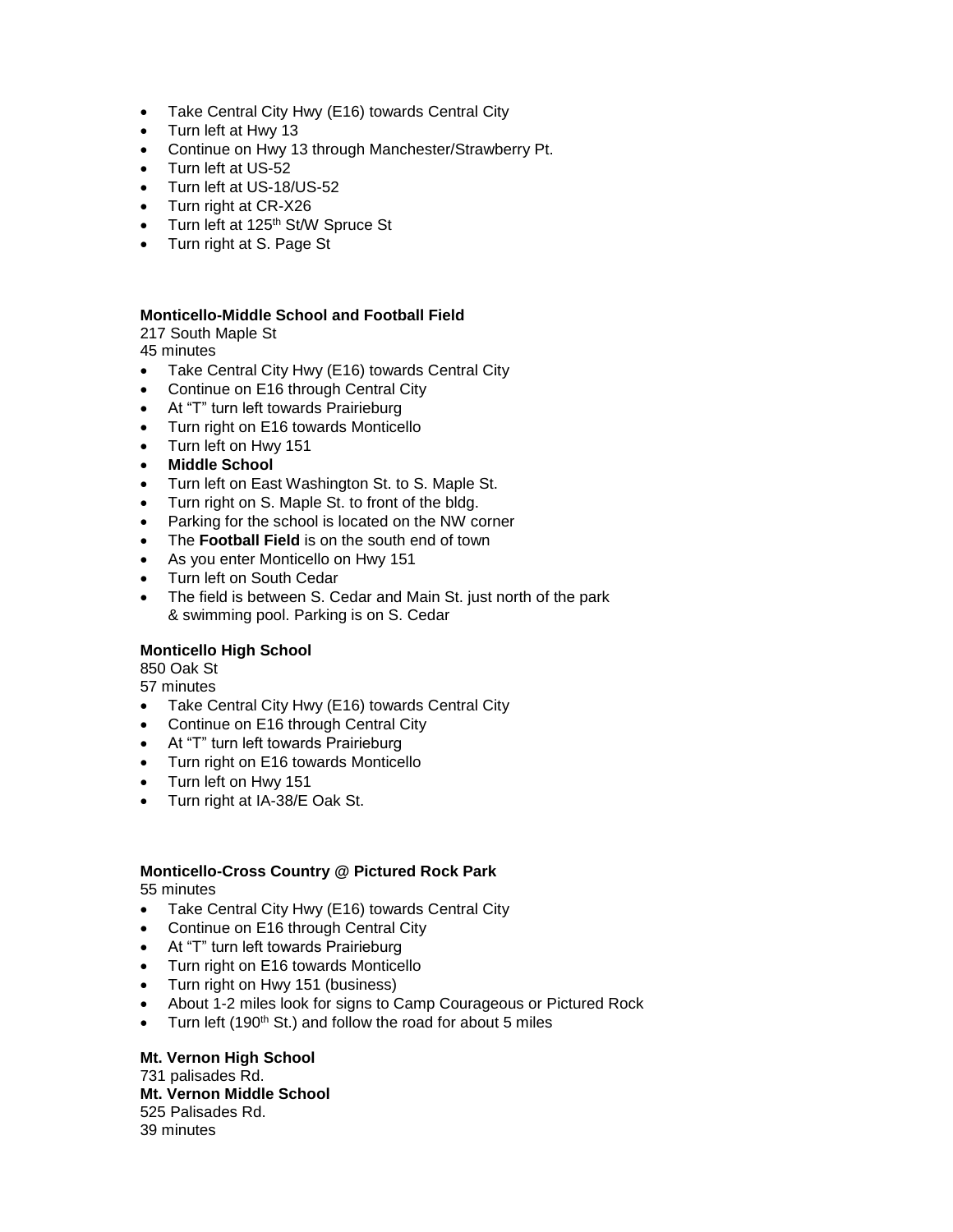- Take I-380 through Cedar Rapids
- Take Hwy 30 East towards Mt. Vernon
- Turn left at 10<sup>th</sup> Ave S.
- Turn right at Palisades Rd

#### **Mt. Vernon Football/Soccer Field**

221 1st Street SE A Avenue and 1st St. SE 40 minutes

- Take I-380 through Cedar Rapids
- Take Hwy 30 East to Hwy 1
- Turn left on Hwy 1
- Take Hwy 1 to 1st Street
- Turn right on 1st.Street
- Take 1st Street to A Avenue
- The school & football field are on the NE corner

#### **North Cedar High School**

102 East North St. Stanwood 58 minutes

- Take I-380 South through Cedar Rapids
- Take Hwy 30 East to Mt. Vernon
- Turn left on IA-38/Ash Street to the school
- Turn right at E North St.
- The school is on the right on the corner of Ash and North

#### **North Cedar Middle School (HS Basketball)**

400 Ball Street, Clarence

1 hour and 5 minutes

- Take I-380 South through Cedar Rapids
- Take Hwy 30 East to Mt. Vernon
- Turn right on 4th Avenue
- Turn left on Ball Street to the school

#### **North Fayette**

600 N. Pine, West Union 1 hour and 42 minutes

- Take I-380 north
- Take exit 43 for Hwy 150
- Turn right on Hwy 150
- Turn left to stay on Hwy 150
- Turn right at Hwy 150 N
- Turn right at US-18
- Turn left at Pine St.

#### **North Linn**

3033 Lynx Drive Coggon 21 minutes

- Take Central City Highway (E16) towards Central City
- Turn left on Troy Mills Road
- Turn right at Coggon Road
- Turn left at Lynx Drive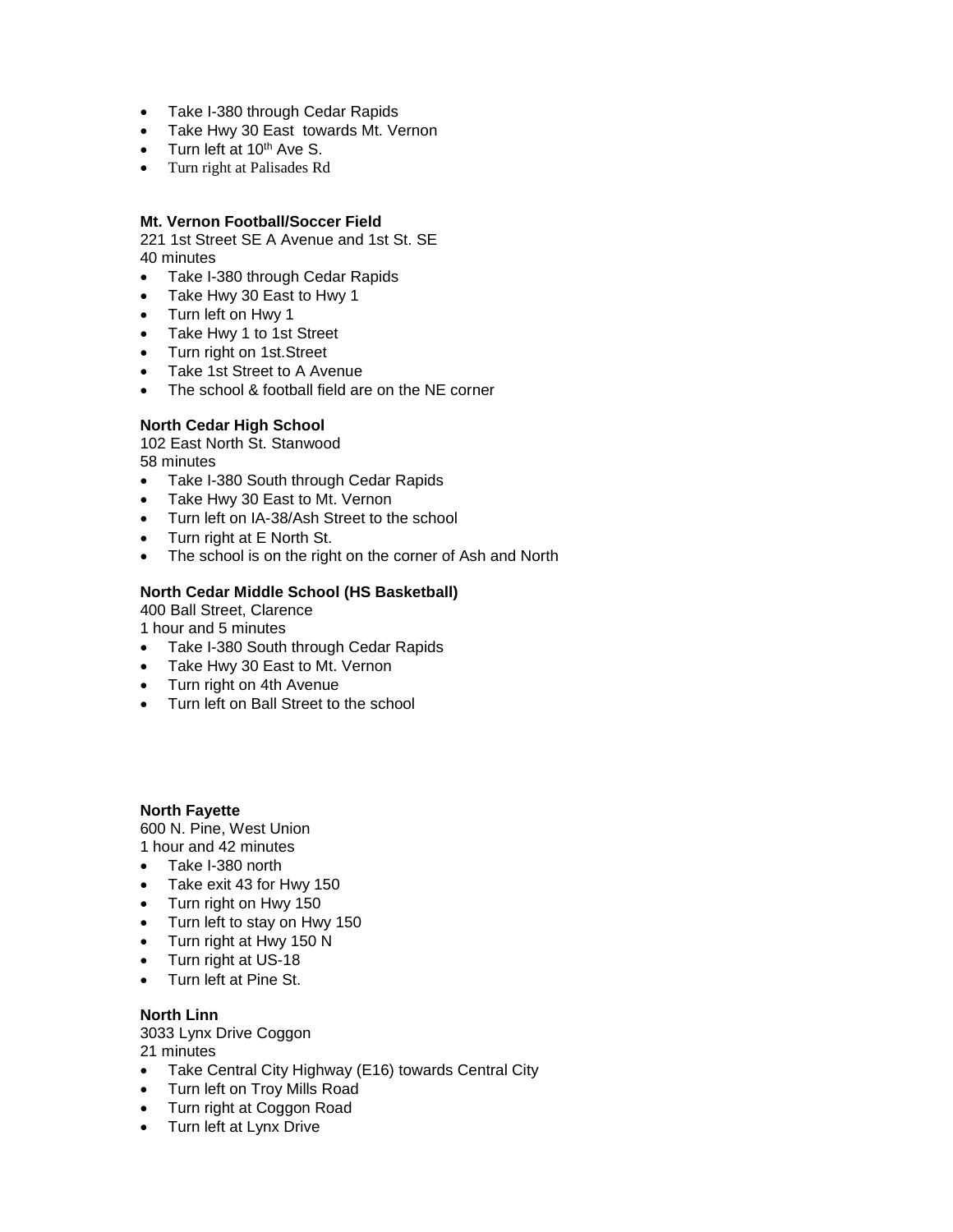#### **North Tama**

605 Walnut St. Traer 65 minutes

- Take I-380 North to Urbana Exit
- Turn left of 363 which turns into HWY 150 towards Vinton
- Continue on Hwy150 when entering town
- $\bullet$  Turn right on  $3^{rd}$  St
- Turn right on Hwy 218 at stoplight
- Continue on Hwy 218
- Slight left at 58<sup>th</sup> St/IA-8
- Continue on Hwy 8
- Turn left at Hwy 63
- $\bullet$  Turn right at  $6<sup>th</sup>$  St.
- Turn left at Walnut St.

## **NE Goose Lake High School (Football)**

 $1450 - 370$ <sup>th</sup> Ave. Goose Lake, IA 52750 102.48 miles/2 hours 5 minutes

- Take I-380 south toward Cedar Rapids.
- Merge onto US-30E via Exit 16 toward Mt. Vernon
- Merge onto US-30E/US-61 S toward Clinton/Davenport
- Merge onto US-30 E via Exit 312 toward Clinton
- Take the CR-Z36 exit, Exit 323 toward Low Moor/Elvira
- Turn left onto 380<sup>th</sup> Ave
- Turn left onto HW 136 or 170<sup>th</sup> St.
- Turn right on 370<sup>th</sup> Ave

## **NU High School**

1901 Campus St. Cedar Falls 53 minutes

- Take I-380 North to Waterloo
- Take exit for Hwy20 towards Waterloo
- Take exit 224 for IA-58S/Hudson Rd
- Turn right on Hudson Rd
- $\bullet$  Turn right at W 19<sup>th</sup> St
- Turn right at Campus St

## **Oelwein High School**

315 8th Avenue SE

1 hour

- Take I-380 North
- Take exit 43 for IA-150 toward Independence
- Turn right at IA-150
- Turn left to stay on IA-150
- $\bullet$  Turn right at  $7<sup>th</sup>$  St SE
- Turn left at 8<sup>th</sup> Ave SE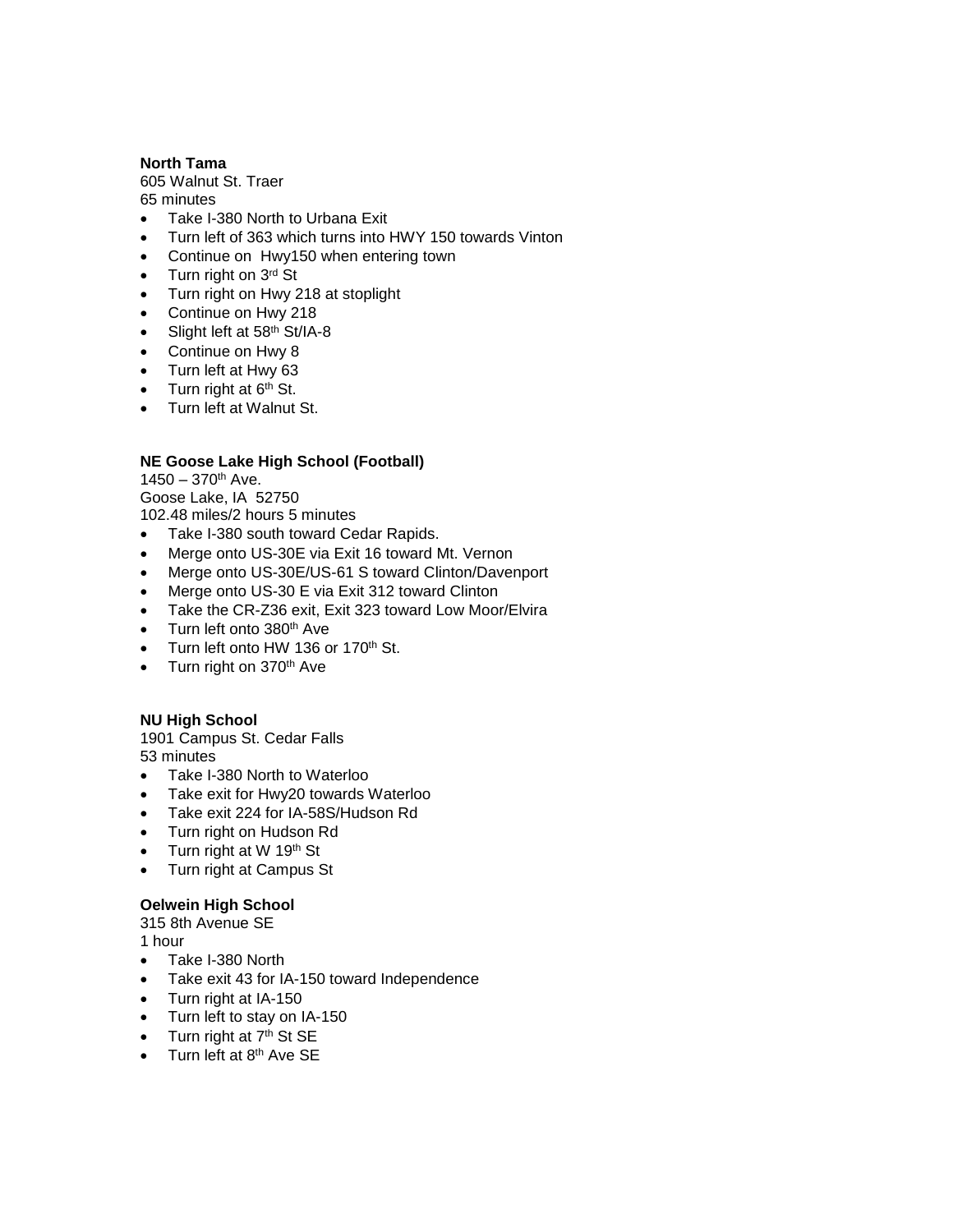## **Oelwein Middle School**

300 12th Avenue SE

1 hour

- Take I-380 North
- Take exit 43 for IA-150 toward Independence
- Turn right at IA-150
- Turn left to stay on IA-150
- Turn right at 3<sup>rd</sup> St. SE
- Continue on  $12<sup>th</sup>$  Ave SE

## **Osage High School**

820 Sawyer Dr.

2 hours

- Take I-380 North towards Waterloo
- Take the exit onto I380/US-218 North towards airport
- Continue on US-218
- Take the IA-58S/IA27S ramp to Hudson
- Keep right at the fork, follow US-218/IA-27N to Waverly
- Continue on IA-27 N
- Turn right at CR-T38/ Lancer Ave and continue
- Road will become  $7<sup>th</sup>$  St
- Turn right at Sawyer Dr

## **Regina High School**

2150 Rochester Ave, Iowa City

54 minutes

- Take I-380 South to Iowa City
- Take exit OA to merge onto I-80 towards lowa City
- Take exit 246 for IA-1/Dodge St. toward Mt. Vernon
- Turn right at N. Dodge st./1A-1 S
- Turn left at N. Scott Blvd
- $\bullet$  Turn right at N. 1<sup>st</sup> Ave
- Turn right at Rochester Ave

## **Solon High School ( Track, Football, Softball and Baseball are north of the HS)** 600 West 5th Street

46 minutes

- Take I-380 South towards Cedar Rapids
- Take Shueyville Exit
- Turn left on Shueyville/120<sup>th</sup> St.
- Continue on 120<sup>th</sup> St.
- Turn right on Ely Road/Hwy 382 and travel into Solon
- Turn right on Racine Ave.
- Turn left on West 5<sup>th</sup> Street

## **Solon Middle School (New in 2017 West of the High School)**

1775 Racine Ave NE

- Take I-380 South towards Cedar Rapids
- Take Shueyville Exit
- Turn left on Shueyville/120<sup>th</sup> St.
- Continue on 120<sup>th</sup> St.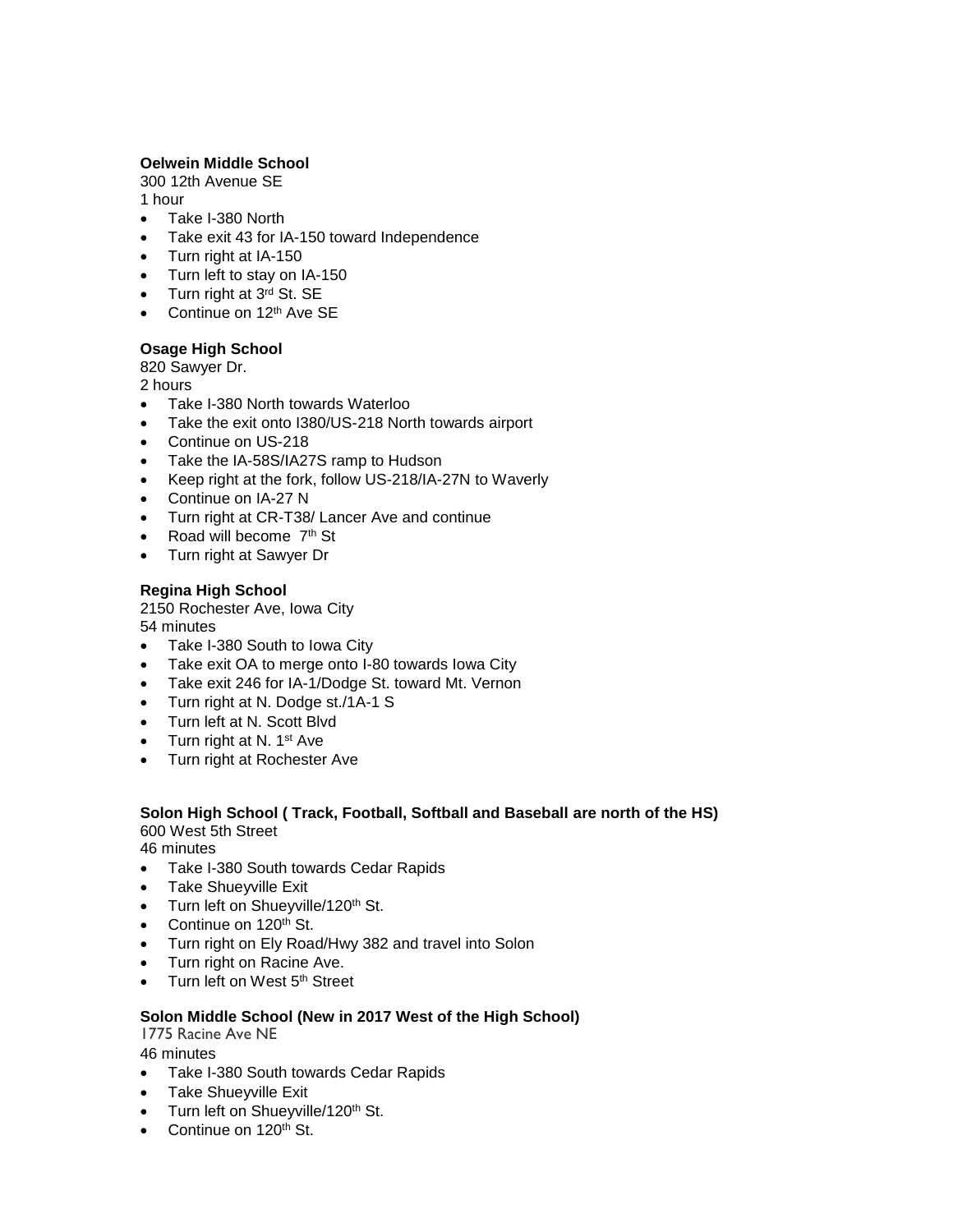- Turn right on Ely Road/Hwy 382 and travel into Solon
- Turn right on Racine Ave.

#### **South Tama-Toledo (Middle School)**

201 S. Green St. Toledo

1 hour and 30 minutes

- Take Hwy 30 West to Tama
- Take Exit 202
- Turn left on Hwy 63 (north)
- Turn right on Carleton-go about 5 blocks east to S. Green St.

#### **South Tama (Tama Elementary School)**

215 E. 9<sup>th</sup> St. Tama

- 1 hour and 34 minutes
- Take 30 West to Tama
- Take Exit 204
- Take Old Highway 30
- Turn left on E. 13<sup>th</sup> St.
- Turn left on Hwy 63
- $\bullet$  Turn right on W. 9<sup>th</sup> St.

# **South Tama High School and Football Field**

1715 Harding St.

- 1 hour and 31 minutes
- Take Hwy 30 West to Tama
- Take Exit 202
- Turn right on Hwy 63/Harding St. (south)
- The school and field are on the right

#### **South Winneshiek High School**

203 W. South St. Calmar

2 hours and 4 minutes

- Take I-380 north towards Waterloo
- Take exit 43 for IA-150 towards Independence/Vinton
- Turn right at IA-150
- Continue on IA-150 to Calmar
- Turn left on South St.

#### **Football and Baseball**

- Continue on South St,
- Turn left on Charles St/Hwy 24 by the swimming pool
- Fields will be on the right hand side

## **Springville**

400 Academy St.

- Take I-380 or Center Point Rd south towards Cedar Rapids
- Turn left at County Home Road
- Turn right on Springville Road
- Continue on Broadway St
- Turn right at Mill Ave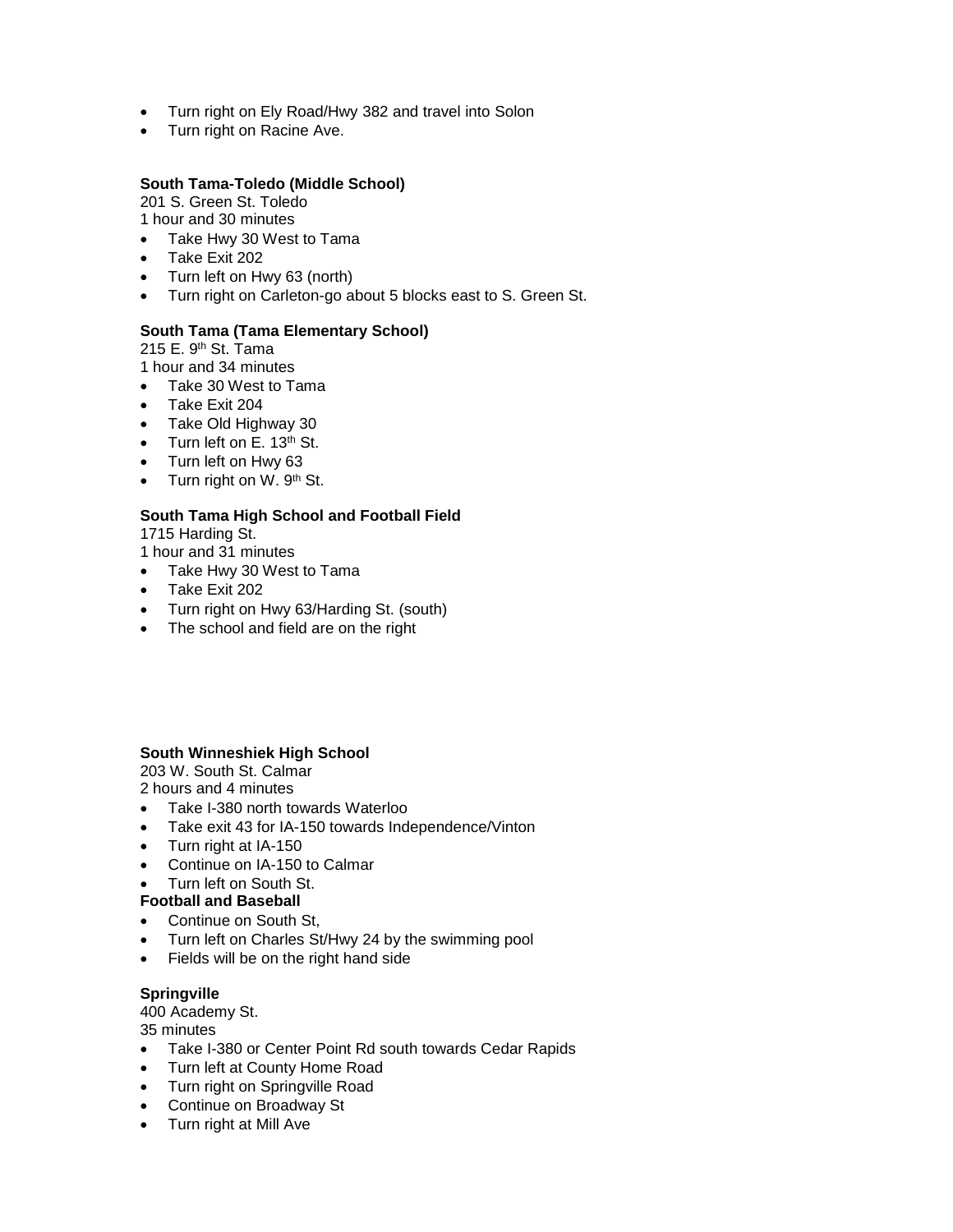## **Starmont High School**

3202 40th St. Arlington 72 minutes

- Take Franklin/W6E to Walker
- Sharp right at Grant St
- Turn left at Betty's Grove Rd/CR-W35
- Continue on CR-W35 to Quasqueton
- Turn right at CR-W40/Racine Ave in Quasqueton
- Turn right to merge onto US-20 E
- Take exit 266 for IA-187 N towards Lamont
- Turn left at IA-187
- Turn left at Hwy 3
- School is at the intersection of Hwy 87 and Hwy 3
- Turn left then right into the parking lot

#### **Sumner-Fredericksburg**

802 W. 6<sup>th</sup> St. Sumner 1 hour and 26 minutes

- Take I-380 North
- Take exit 65 to merge onto US-20 E towards Dubuque
- Take exit 240 for CR-V51 toward Dunkerton
- Turn left at S. Canfield Rd/CR-V51
- Continue to follow S. Canfield Rd/IA-281
- Turn left at CR-V62
- Turn left at IA-93
- Turn right at Maple St
- $\bullet$  Turn left at W  $6<sup>th</sup>$  St

## **Tipton**

400 East 6th Street

1 hour and 12 minutes

- Take I-380 South to Cedar Rapids
- Take Hwy 30 East past Mr. Vernon to Hwy 38
- Turn right (S) on Hwy 38 and take to Tipton
- $\bullet$  Turn left at  $7<sup>th</sup>$  St./IA-130
- Turn right at Mulberry
- Turn left on E. 6th St.

## **Tipton –Cross County**

- Take I380 South to Cedar Rapids
- Take Hwy 30 East past Mr. Vernon to Hwy 38
- Turn right on Hwy 38 and take to Tipton
- $\bullet$  Take left on E. 9<sup>th</sup> St.
- E. 9<sup>th</sup> St. turns into Park Road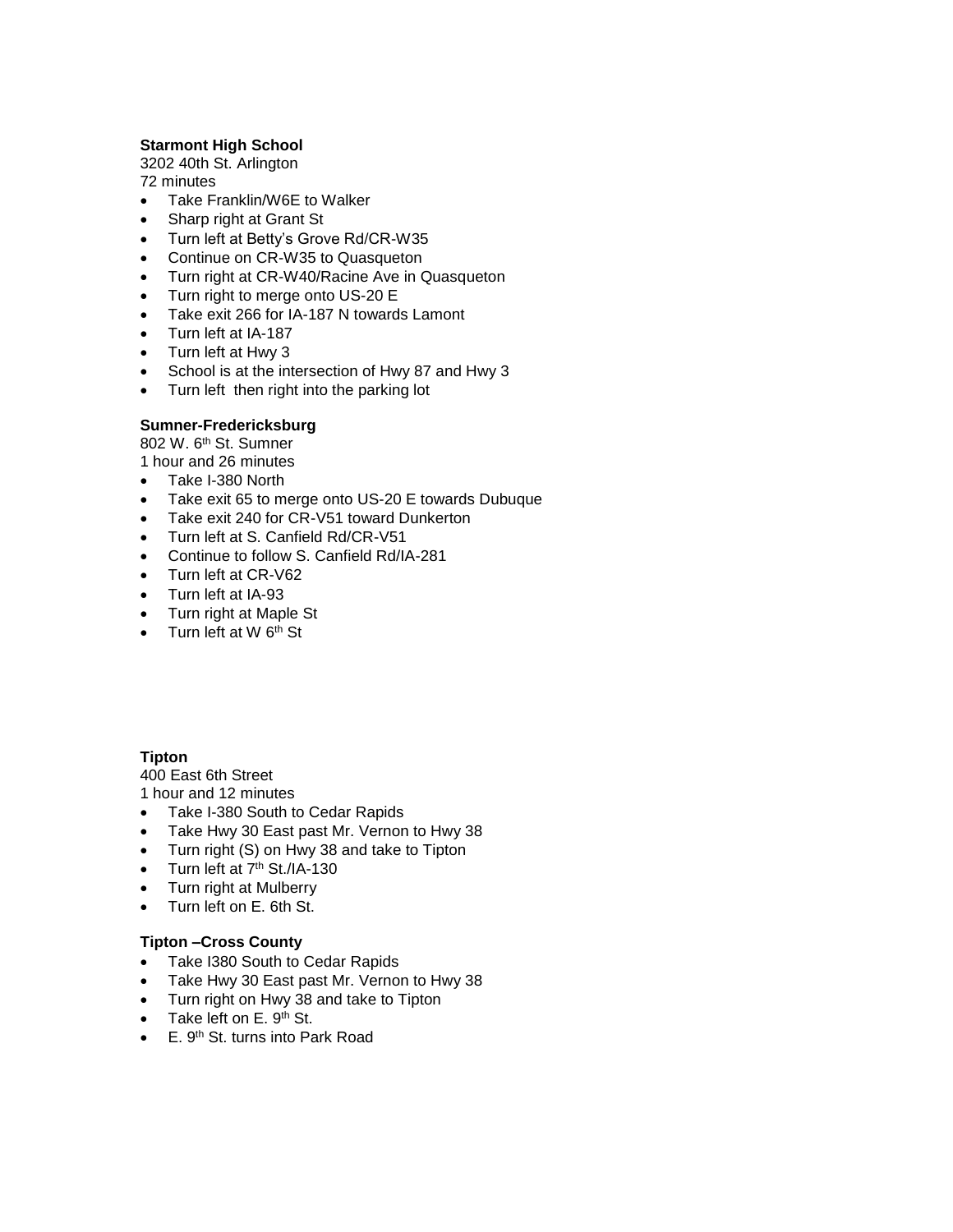## **Union High School**

200 Adams St. La Porte City

36 miles

- Take I-380 North to La Porte City/Jesup Exit 55
- Turn left off exit ramp and travel about 1 mile
- Turn right onto D48 and go to La Porte City (about 8 mi.)
- Cross the RR tracks in town to 4-way stop
- Continue straight to the stop lights (should be Main St.)
- Turn right onto Main St. continue and cross bridge
- Turn left on Adams St. to the High School

## **Union Middle School (Dysart)**

505 West St.

65 minutes

- Take I-380 North to Urbana Exit
- Turn left of 363 which turns into HWY 150 towards Vinton
- Continue on Hwy150 when entering town
- $\bullet$  Turn right on  $3^{rd}$  St
- Turn right on Hwy 218 at stoplight
- Continue on Hwy 218
- Slight left at 58<sup>th</sup> St/IA-8
- Turn right at Sherman St.
- Turn right at West St

## **Vinton-Shellsburg High School**

210 West 21<sup>st</sup> Street

25 minutes

- Take I-380 North to the Urbana exit (Exit 41)
- Turn left on Hwy 363 and go two miles to Hwy 150
- Take Hwy 150 to Vinton entering from the north
- Turn right on 3rd Street
- Turn left on C Avenue (Hwy 150)
- Turn left on W 21st St.

## **Vinton-Shellsburg Middle School**

212 W. 15<sup>th</sup> St.

25 minutes

- Take I-380 North to the Urbana exit (Exit 41)
- Turn left on Hwy 363 and go tow miles to Hwy 150
- Take Hwy 150 to Vinton entering from the north
- Turn right on 3rd Street
- Turn left on C Avenue (Hwy 150)
- Turn left on W 15<sup>th</sup> St.

#### **Vinton-Shellsburg Softball-Thole Field Take I-380 North to the Urbana exit (Exit 41)**

- Turn left on Hwy 363 and go two miles to Hwy 150
- Take Hwy 150 to Vinton entering from the north
- Turn right on 3rd Street
- Turn left on C Avenue (Hwy 150) to 13th Street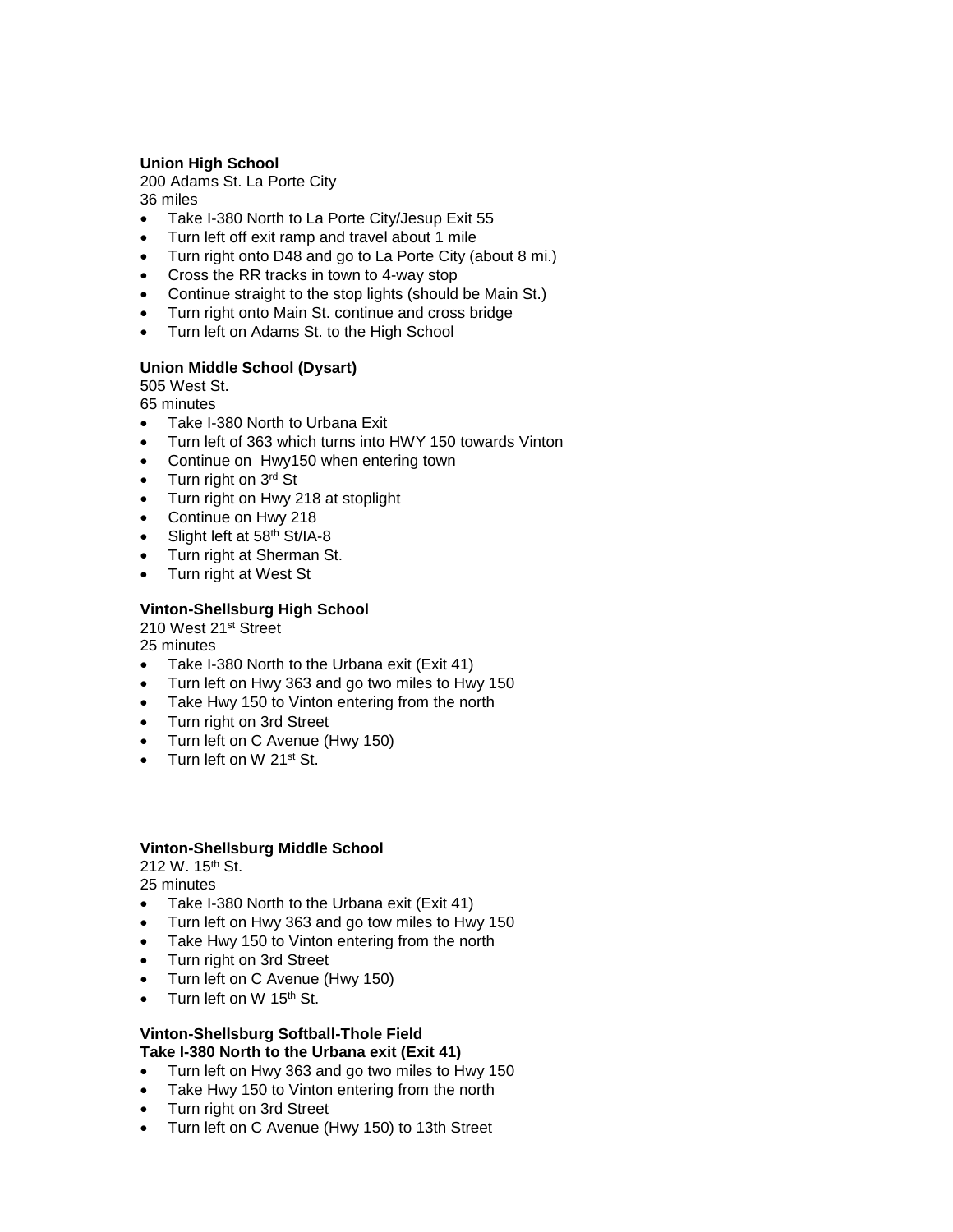Turn left on 13th Street the school is on the left

## **Washington Iowa Senior High**

313 South 4th Ave Washington 1 hour and 23 minutes

- Take I-380/218 South past Iowa City to Hwy 92
- Slight right at Vine Ave
- Turn right on Hwy 92 (Washington St. in Washington)
- Turn left on South 4th Avenue to the school

# **Waterloo Columbus (HS)**

**Maria (Middle School)**

3231 W. 9th Street

41 minutes

- Take I-380 North to Waterloo
- Take exit for Hwy20 towards Waterloo
- Stay on Hwy 20 heading west
- Take exit 230 for IA-21/Hawkeye Rd toward Dysart
- Turn right at Hawkeye Rd/IA-21
- Turn left on E. San Marnan Dr
- Turn right on Kimball
- Take immediate right on San Marnan access
- $\bullet$  Turn left on W. 9<sup>th</sup> St
- Turn right on Fr. Brauken Rd.

#### **Waterloo Columbus -South Hill Golf Course**

1830 Shaulis Road

45 minutes

- Take I-380 north to Waterloo
- When I-380 turns left and combines with Hwy 20 merge onto US 20 W towards Waterloo
- Merge onto US 218 South/Washington Street at exit 71A towards LaPorte City
- Turn right onto E. Shaulis Road and go about a mile to the course

#### **Waterloo - Memorial Stadium**

- Take I-380 north to Waterloo/Cedar Falls
- When you reach Waterloo, go north on Hwy 218 thru Waterloo/Cedar Falls
- Exit at the Greenhill Road exit and turn left
- Follow Greenhill Road to Katowski Drive
- Turn left on Katowski Dr. to Central Intermediate School
- Memorial Stadium is located at the school

## **Waverly-Shell Rock High School**

1405 4th Avenue, Waverly

1 hour and 8 minutes

- Take I-380 north toward Waterloo
- Follow Hwy- 218 north off I-380
- $\bullet$  Take Waverly exit 198 off Hwy-218 which is  $4<sup>th</sup>$  St. SW
- Turn left on 10<sup>th</sup> Ave SW
- Turn Right on 16<sup>th</sup> St SW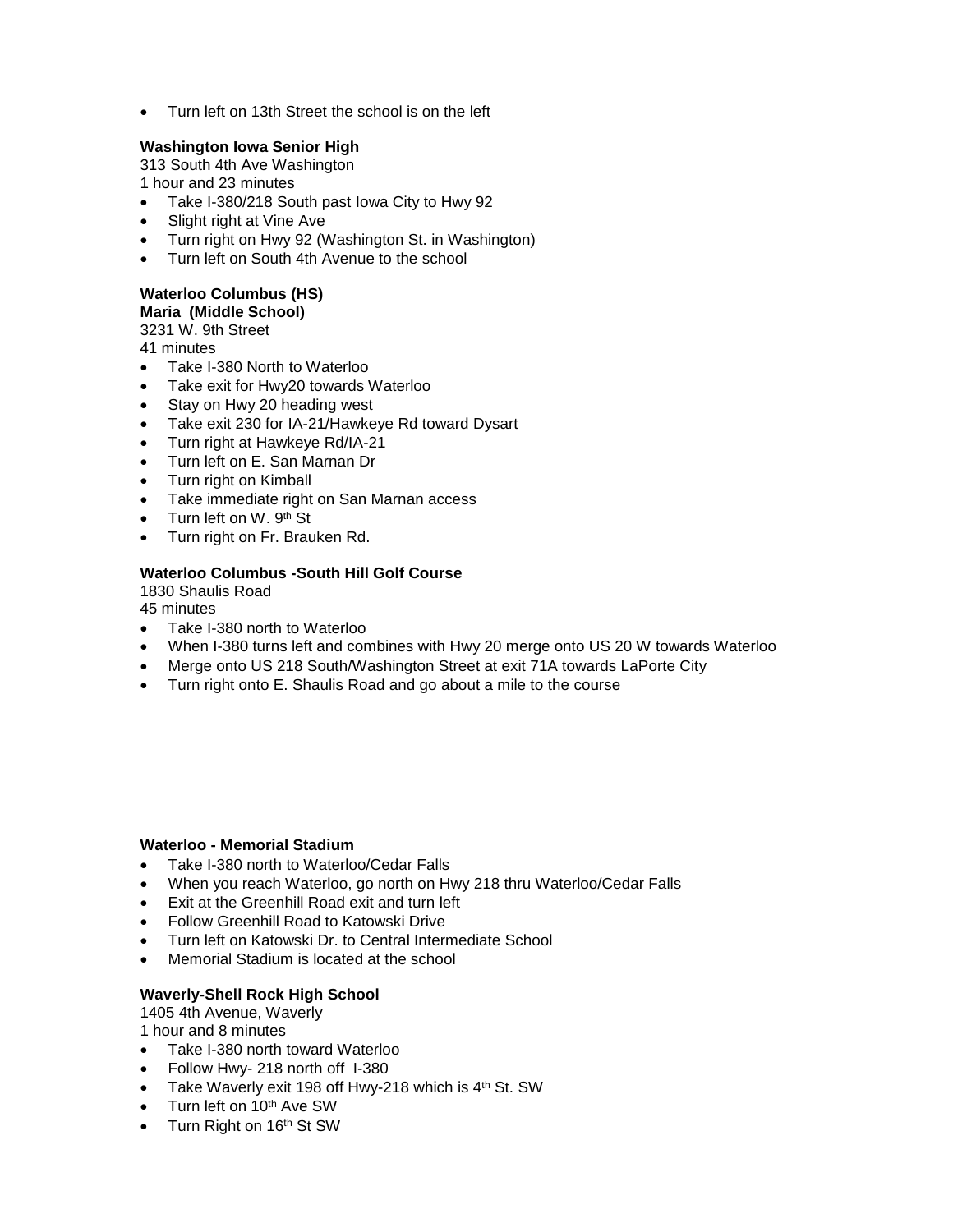Turn Right on 4<sup>th</sup> Ave SW

## **Soccer Fields**

- Take I-380 north toward Waterloo
- Follow Hwy- 218 north off I-380
- Take exit 198 off Hwy-218 which is 4<sup>th</sup> St. SW
- Turn right on  $8<sup>th</sup>$  Ave (Burger King)
- Go around curve and left on Crestwood
- Right on 3<sup>rd</sup> St SE
- Complex is straight ahead

## **West Delaware High School-Manchester**

701 North New Street

54 minutes

- Take Central City Highway (E16) towards Central City
- Turn left on Hwy 13/Franklin St.
- Turn on Hwy 20 heading east
- Take exit 227 towards Manchester
- Turn right at Jefferson Rd.
- Continue onto Bailey Dr.
- Turn left at E Main St
- Turn right at N. Wayne St
- Turn left at E. Union St.
- Take the  $1<sup>st</sup>$  right onto N. New St.

## **Football**

Continue one block north past the HS to E. Prospect St. and turn right

## **West Delaware Middle School-Manchester (Track)**

1101 Doctor St.

54 minutes

- Take Central City Highway (E16) towards Central City
- Turn left on Hwy 13/Franklin St.
- Turn on Hwy 20 heading east
- Take exit 227 towards Manchester
- Turn right at Jefferson Rd.
- Continue onto Bailey Dr.
- Turn right at E. Main. St.
- Take the 2<sup>nd</sup> left onto Stiles St.
- Continue onto E. Acers St.
- Turn left on Doctor St.

# **West Delaware Baseball/Soccer**

- Continue on Hwy 13/Franklin
- At stop light turn right on Acres
- The field is past the middle school on the right hand side

## **West Delaware-Cross Country**

- Take Central City Highway (E16) towards Central City
- Turn left on Hwy 13 go through Manchester
- Turn left on Quaker Mill Road (2nd left after cemetery)
- Follow Quaker Mill Rd to right/intersects with 195th St.
- Turn left onto 195th St.
- Take to Hart Ridge Golf Course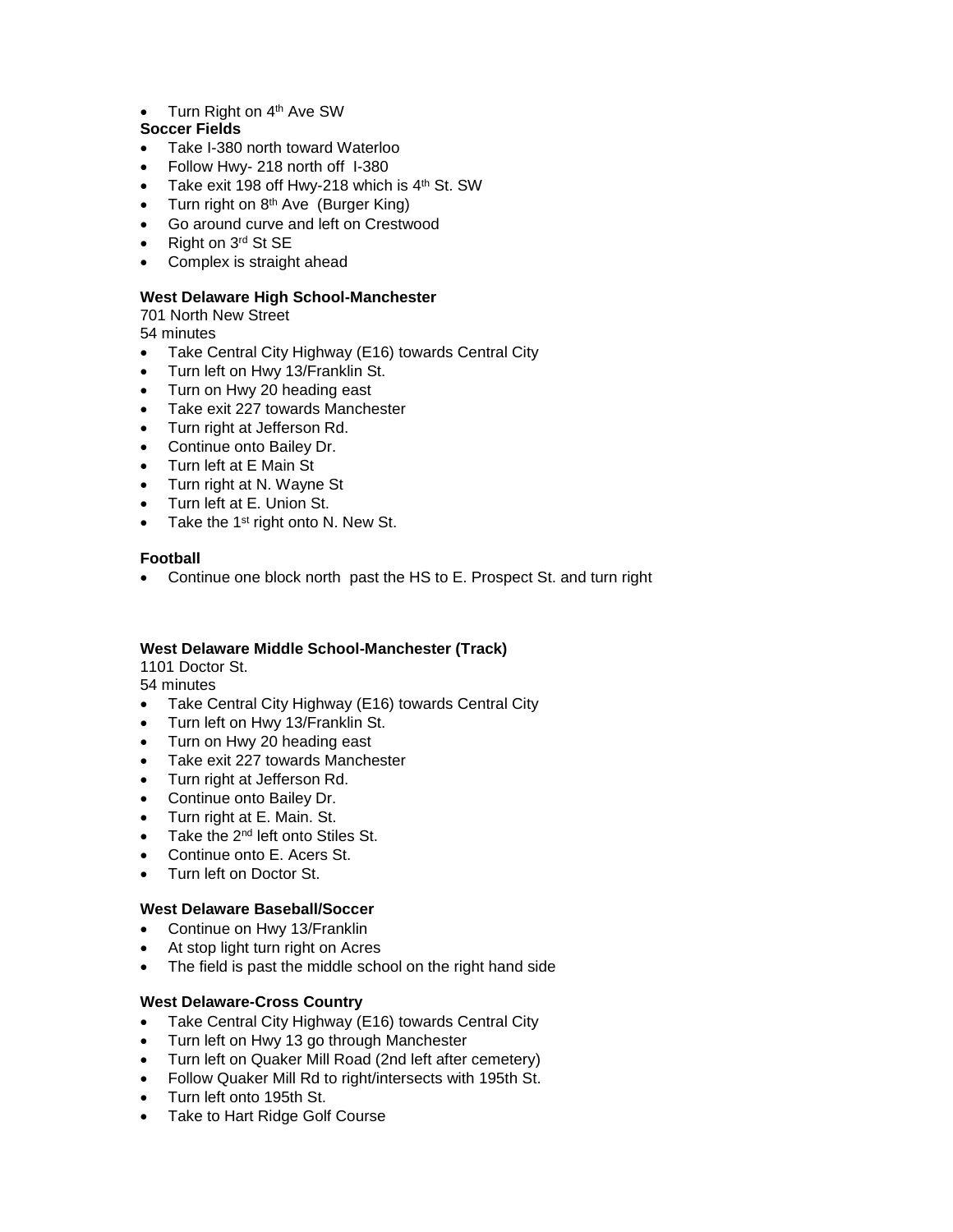## **West Liberty High School**

310 W. Maxson Ave

1 hour and 13 minutes

- Take I-380 south towards Iowa City
- Take exit OA to merge onto I-80 E towards lowa City
- Take exit 259 toward West Liberty
- Turn right at Garfield Ave
- Turn left at N. Columbus St./US-6
- Turn right at E. Maxson Ave

## **Western Dubuque High School at Epworth (Football, Soccer, Cross Country)**

302 5th Ave. Southwest

1hour and 10 min

- Take Central City Highway (E16) towards Central City
- Turn left Hwy 13 to Hwy 20
- Turn right on Hwy 20 to Epworth
- Take the exit 304 towards Placid Rd
- Take a left which is Center Ave S.
- Turn left at Frontage Rd/Jacoby Dr. W.
- $\bullet$  Turn right at  $5<sup>th</sup>$  Ave SW **(Softball and Baseball games are held in various locations, please check with coaches)**

## **Western Dubuque-Cross Country**

- Take Central City Highway (E16) towards Central City
- Turn left Hwy 13 to Hwy 20
- Go East on Hwy 20 to Epworth
- The course is at he high school just off the highway

# **Williamsburg Jr/Sr High School**

810 W. Walnut St.

- 1 hour and 6 minutes
- Take I-380 south to I80
- Take I-80 west to Williamsburg, exit 220 (Hwy 149)
- To south on Hwy 149 (Highland Street)
- Turn right on North St.
- Turn left at Wilson St.
- Take the first right onto W. Walnut St.

## **Williamsburg Elementary (MS basketball, Ms wrestling and MS volleyball)**

Mary Welsh Elementary, 2383 Raider Drive, Williamsburg, IA

- Take I-380 south to I80
- Take I-80 west to Williamsburg, exit 220 (Hwy 149)
- To south on Hwy 149 (Highland Street)
- Turn right (east) on West Welsh St.
- Turn right on Raider Drive

## **Williamsburg-Baseball/Softball**

1192 W. Welsh St. 65 minutes

- Take I-380 south to I80
- Take I-80 west to Williamsburg, exit 220 (Hwy 149)
- To south on Hwy 149 (Highland Street)
- Turn right on W. Welsh St.
- 11 blocks west, fields on left